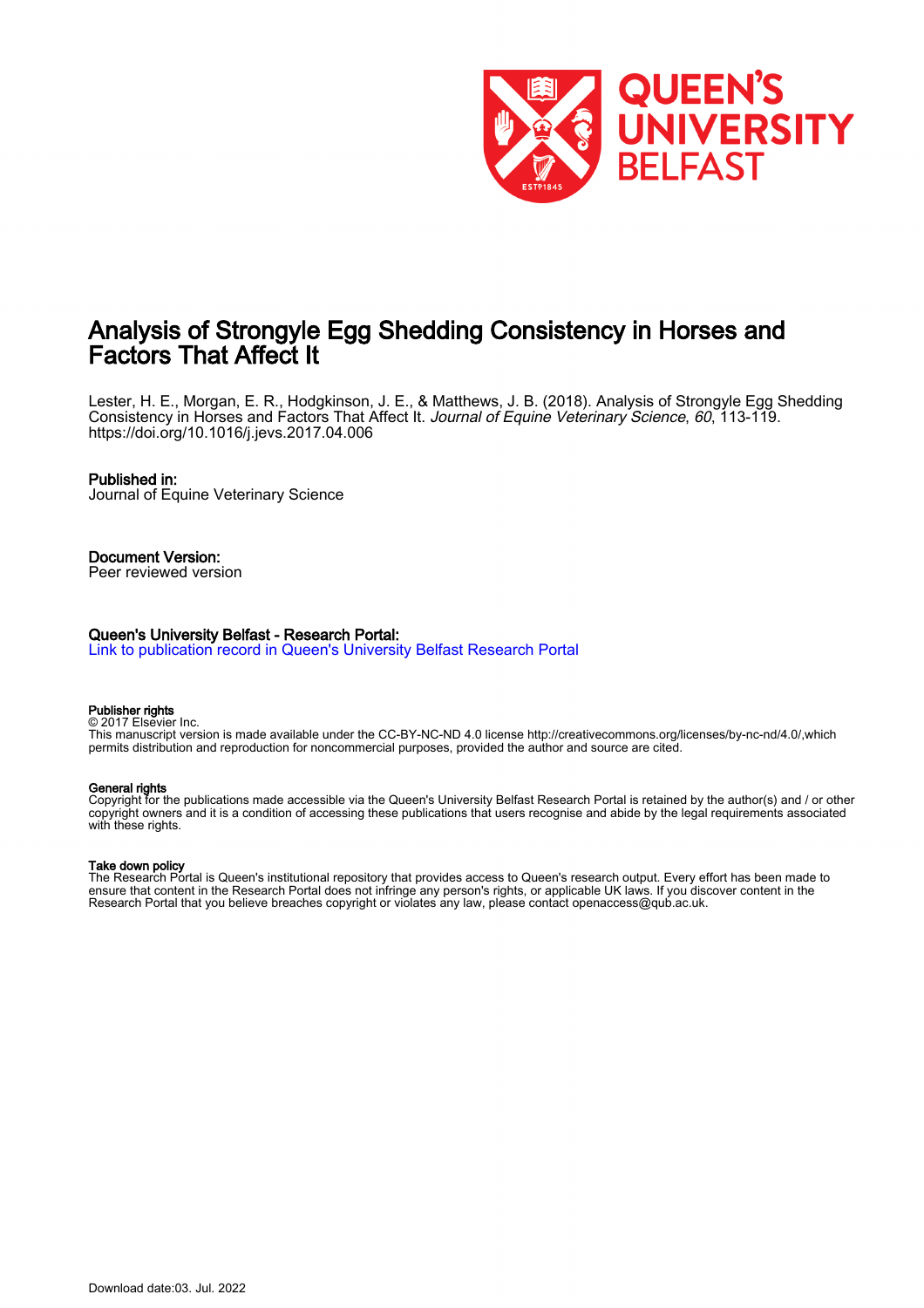- Analysis of strongyle egg shedding consistency in horses and
- factors that affect it
- 
- 4 H.E. Lester<sup>a,c\*</sup>, E.R. Morgan<sup>b</sup>, J.E. Hodgkinson<sup>c</sup>, J.B. Matthews<sup>a</sup>
- *<sup>a</sup> Moredun Research Institute, EH26 0PZ, UK*
- *<sup>b</sup> School of Veterinary Sciences, University of Bristol, BS40 5DU, UK.*
- *<sup>c</sup> Institute of Infection and Global Health, University of Liverpool, L3 5RF, UK*
- 
- 9 \*Corresponding author.
- *E-mail address*: lester.hannah@yahoo.com (H.E. Lester).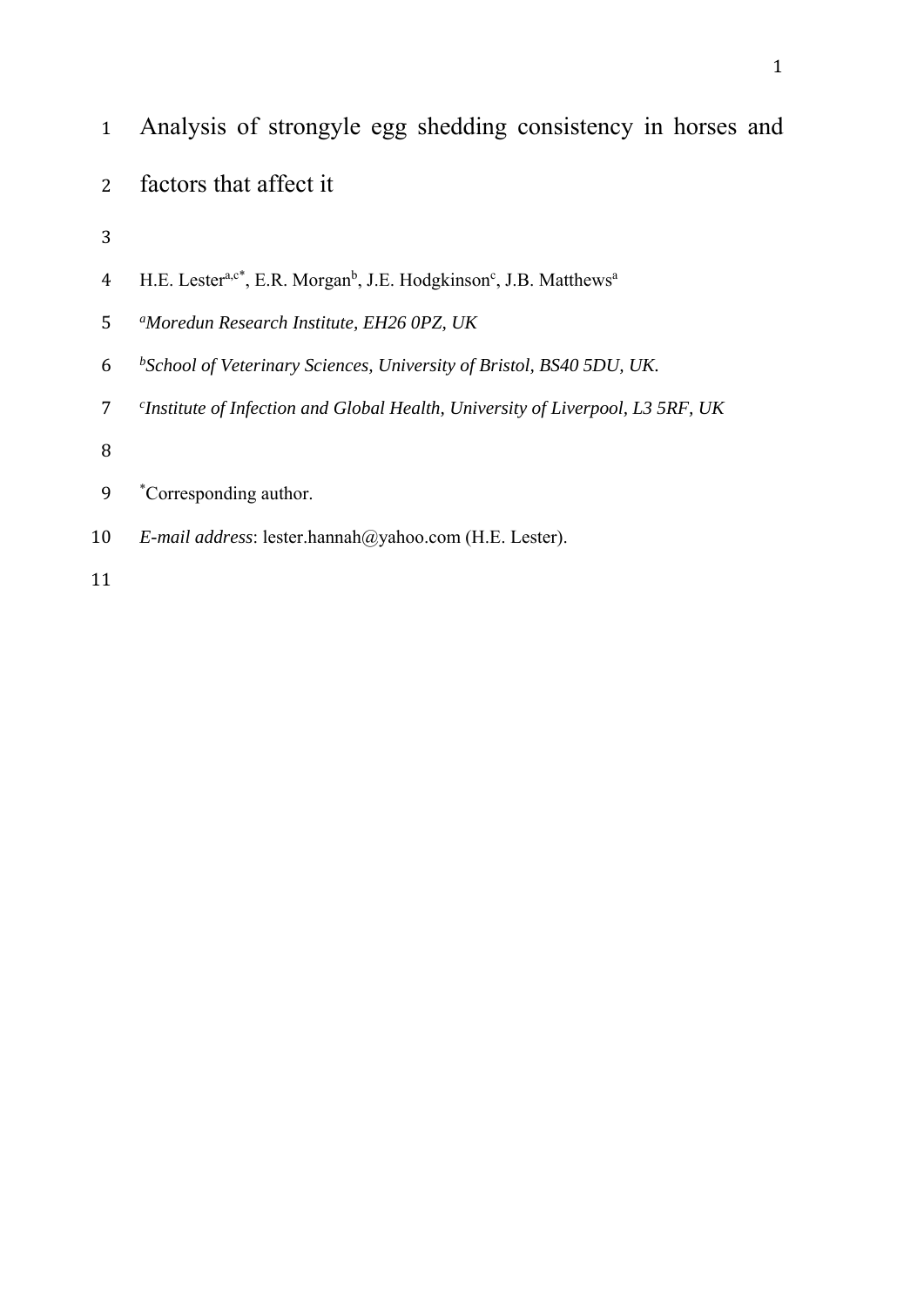13 Strongyle egg shedding consistency in horses and factors affecting consistency were investigated. Faecal samples were collected from 26 equine populations over one grazing season. Samples were collected on four 'screening' occasions (S1–S4) and FEC performed using a sensitive method (to 1 eggs per gram (epg) egg detection 17 limit). On each screening occasion, FEC were assigned an egg shedding category: 1 18  $\left(\leq 50 \text{ erg}\right)$  to 7 (>500 epg); and a treatment category:  $\leq 200 \text{ erg}$  (no treatment) or  $\geq$  200 epg (treatment). Rank changes in shedding and treatment categories between S1 20 and subsequent screening occasions were calculated. Factors affecting the likelihood 21 of an individual changing shedding or treatment category were assessed using 22 multivariable logistic regression of FEC data from horses that had not received 23 anthelmintic during the study. In total, 573 horses were sampled at S1, 468 at S2, 417 at S3 and 83 at S4. Results showed that between S1 and S4, 73.5% (61/83) horses remained in the same egg shedding category and 94.0% (78/83) in the same treatment category. For horses that did not receive anthelmintic (n=304), 90.4% (225/304) 27 remained in the same egg shedding category. Horses under 5 years-old were more likely to change egg shedding (odds ratio, OR 3.3, 95% CI: 1.22-8.46) and treatment 29 (OR 2.8, 95% CI: 1.1-6.3) categories compared to older horses. These results suggest a high level of consistency in strongyle egg shedding in individuals within one 31 season, and withholding anthelmintics from horses with negative or low (i.e.  $\leq 50$  epg) FEC does not appear to be associated with significant increases in egg shedding.

 *Keywords:* Horse, Cyathostomins, Strongyle egg shedding, Targeted anthelmintic treatment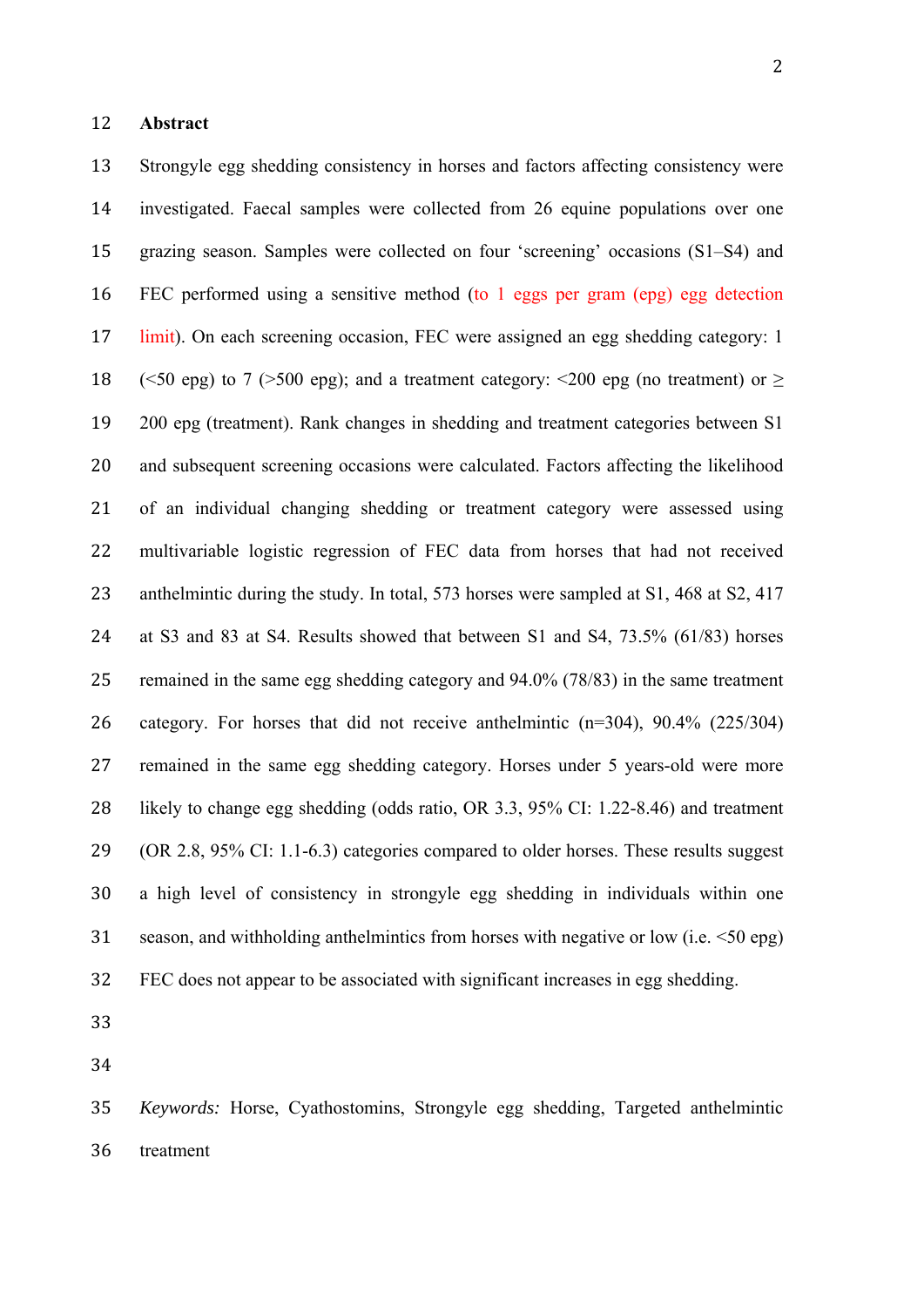Anthelmintic resistant nematodes pose a threat to equine health and welfare. Targeting anthelmintic treatments to individual horses based on levels of nematode egg shedding is proposed to achieve control, whilst reducing anthelmintic use and selection for resistance. Helminth parasites are typically overdispersed in their hosts: i.e. relatively few individuals within populations are infected with the majority of the associated parasite population [1-4]. Strongyle nematodes in the large intestine are the most important equine parasites and have a high prevalence [5]. Overdispersion has been demonstrated for strongyle faecal egg counts (FEC) in horses, with most individuals shedding relatively low numbers of eggs [6-8]. This overdispersion 47 underpins the rationale behind targeted anthelmintic treatment strategies [5, 9-10], whereby only horses identified as shedding above a specific threshold of eggs (typically ≥200 eggs per gram (epg)) are recommended for treatment. Several studies have shown consistency in strongyle egg shedding patterns in individuals over time [7, 11-14], which could further enhance efficient targeting of anthelmintic treatments 52 and reduce the required frequency of FEC testing. The aim here was to investigate strongyle egg shedding consistency in populations of horses in the UK that followed a targeted anthelmintic treatment programme, with a focus on horses identified as low strongyle egg shedders (<50 epg), to examine whether non-treatment of these

 also analysed factors associated with shedding consistency in individuals within these 58 populations. A longitudinal cohort study design was used.

individuals was associated with increases in egg shedding levels over time. This study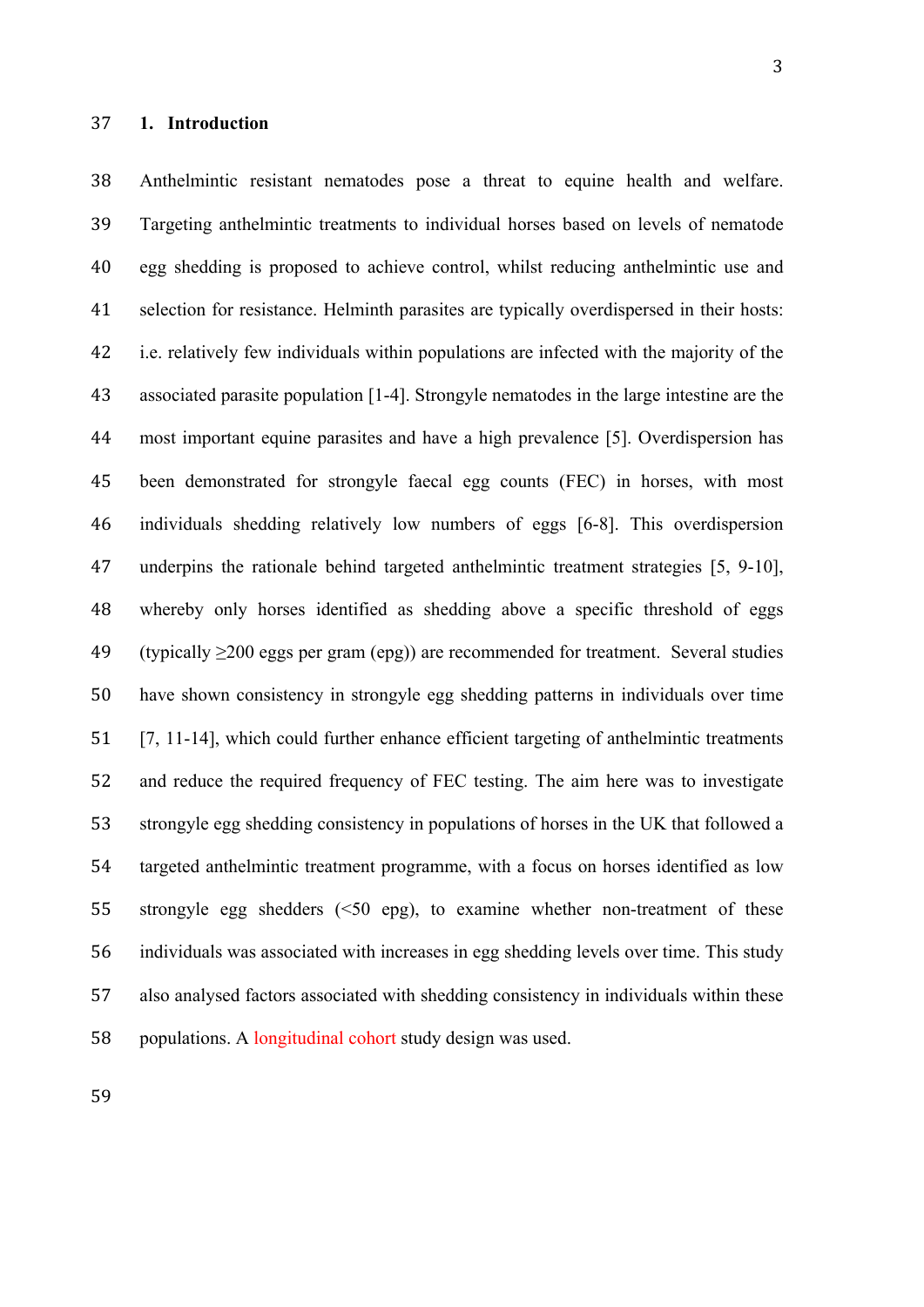### **2. Materials and methods**

## *2.1. Study population*

 During 2010–2012, 573 horses from 26 equine holdings (yards) in Scotland and England were recruited (see *supplementary data*). The number of individual's resident on each yard ranged from 7-72 (median, 20 horses). Most horses (i.e. those on 19 yards) received moxidectin prior to the start of the study, although all had received a macrocyclic lactone (ML) within the six months prior to the start of the study (n=573). On three yards, information on which anthelmintic was last administered 68 was not supplied. Most horses were resident at livery yards  $(n=23 \text{ yards})$ . The remainder comprised of a non-Thoroughbred stud farm, a sport horse yard and a rescue/welfare sanctuary. In total, 573 horses were screened at S1, 468 horses at S2 71 and 417 at S3. A total of 83 horses on three yards were screened at S4. Each horse 72 was assigned an age category. The age distribution was: foal  $(\leq 2 \text{ years}; \text{ n=26})$ , 73 voungster ( $\geq$ 2 and <5 years; n=68), adult ( $\geq$ 5 and < 18 years; n=418) and geriatric  $(>18 \text{ years}; \text{ n=61}).$ 

 All horses included in this study had access to grazing, were at pasture during the 77 study and had been treated with a ML anthelmintic within the previous 6 months. Horses were at pasture for a minimum of eight hours per day, and were grazed on the same pastures for the duration of the trial (i.e. returned to the same pasture after sampling and treatment). Yards with a minimum of 10 horses were included and all 81 horses were subject to the same anthelmintic treatment regimen (Section 2.2). Each 82 yard was supplied with a questionnaire to provide information on the demographics (i.e. yard function, number of horses etc.), anthelmintic usage (frequency of treatment, last product used, type of deworming programme followed) and general management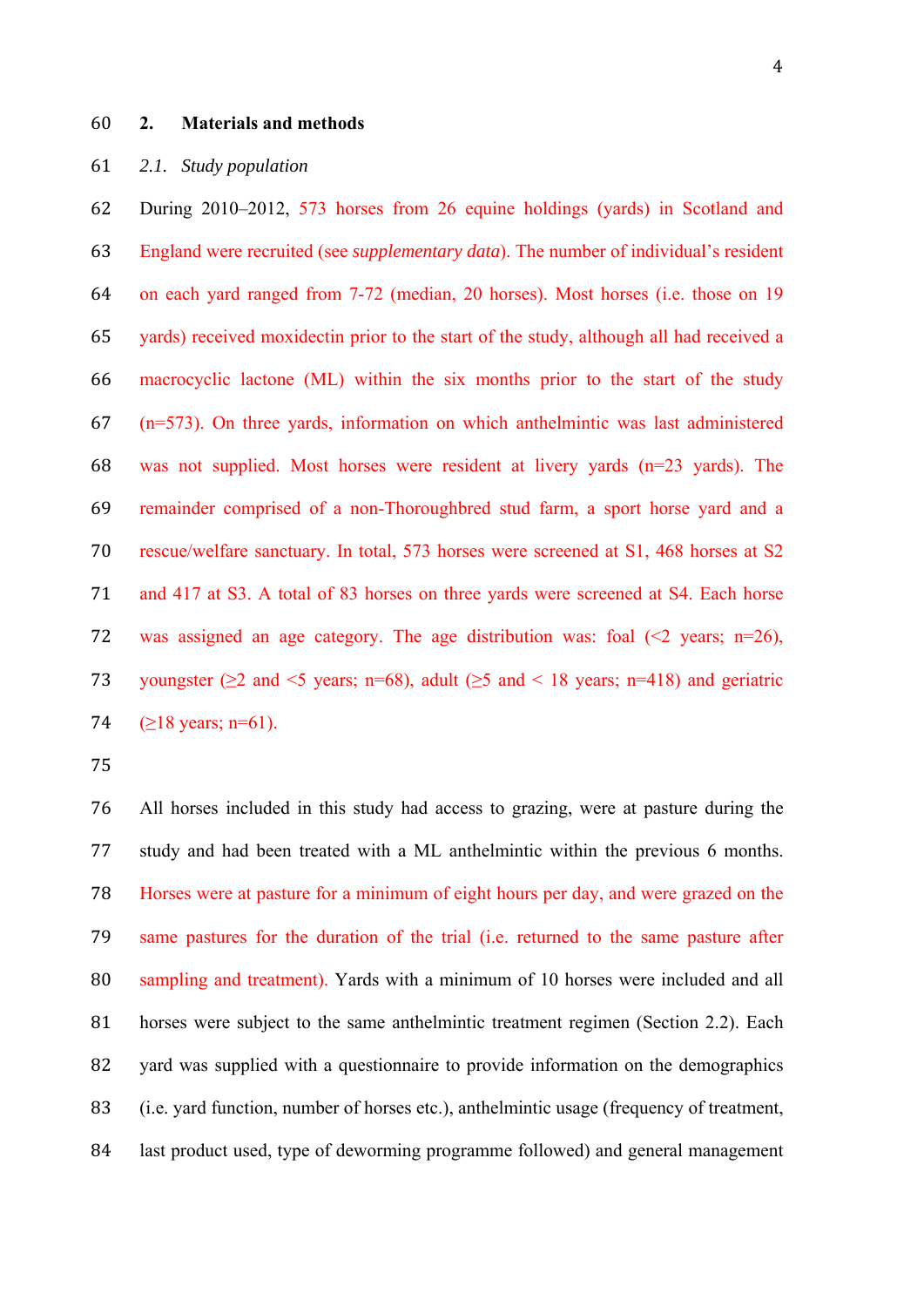85 practices. Yard managers were asked to supply the age of the horses included in the 86 study, but not specific details on breed and sex. On all yards, the manager was the 87 point of contact and was responsible for completion of the questionnaire, coordinating 88 sample collection and postage, and administering anthelmintic treatments.

- 89
- 90 *2.2. Targeted treatment protocol*

91 Horses that were previously treated with anthelmintic were sampled after a minimum 92 period of 18 weeks had elapsed after administration of moxidectin, or 14 weeks for 93 ivermectin. The first sample (Screen 1, S1,  $n=573$ ) was collected between February 94 and March. Horses with FEC  $\geq 200$  epg were treated with pyrantel embonate 95 following the manufacturer's instructions (Strongid-P<sup>™a</sup> at a dose rate of 19mg/kg 96 bodyweight). All horses were FEC screened 8-10 weeks later: this was based on a 6- 97 week strongyle egg reappearance period (ERP) for pyrantel embonate [15, 16], plus 98 an additional two weeks (Screen 2, S2; May/June,  $n=468$ ). Horses with FEC  $\geq 200$ 99 epg at S2 were treated with ivermectin (Eqvalan<sup>®</sup> oral paste for horses<sup>b</sup>; 0.2mg/kg). 100 All horses were screened 10–12 weeks later based on an ivermectin strongyle ERP of 101 8-10 weeks [15], plus two additional weeks (Screen 3, S3; August/September, 102 n=417). At this point, horses with a FEC of  $\geq$ 200 epg were treated with moxidectin 103 (Equest<sup>®c</sup>; 0.4 mg/kg). On some yards a fourth screen (S4; October/December, n=83) 104 was performed on horses that had not received anthelmintic treatment following S3.

105 

## 106 *2.3. Sample collection and faecal egg count methodology*

107 Samples were collected from freshly passed faeces and placed into individually 108 labeled zip-lock bags. Yard managers were provided with instructions on how to 109 collect, store and post the samples, and were asked to collect at least three boli from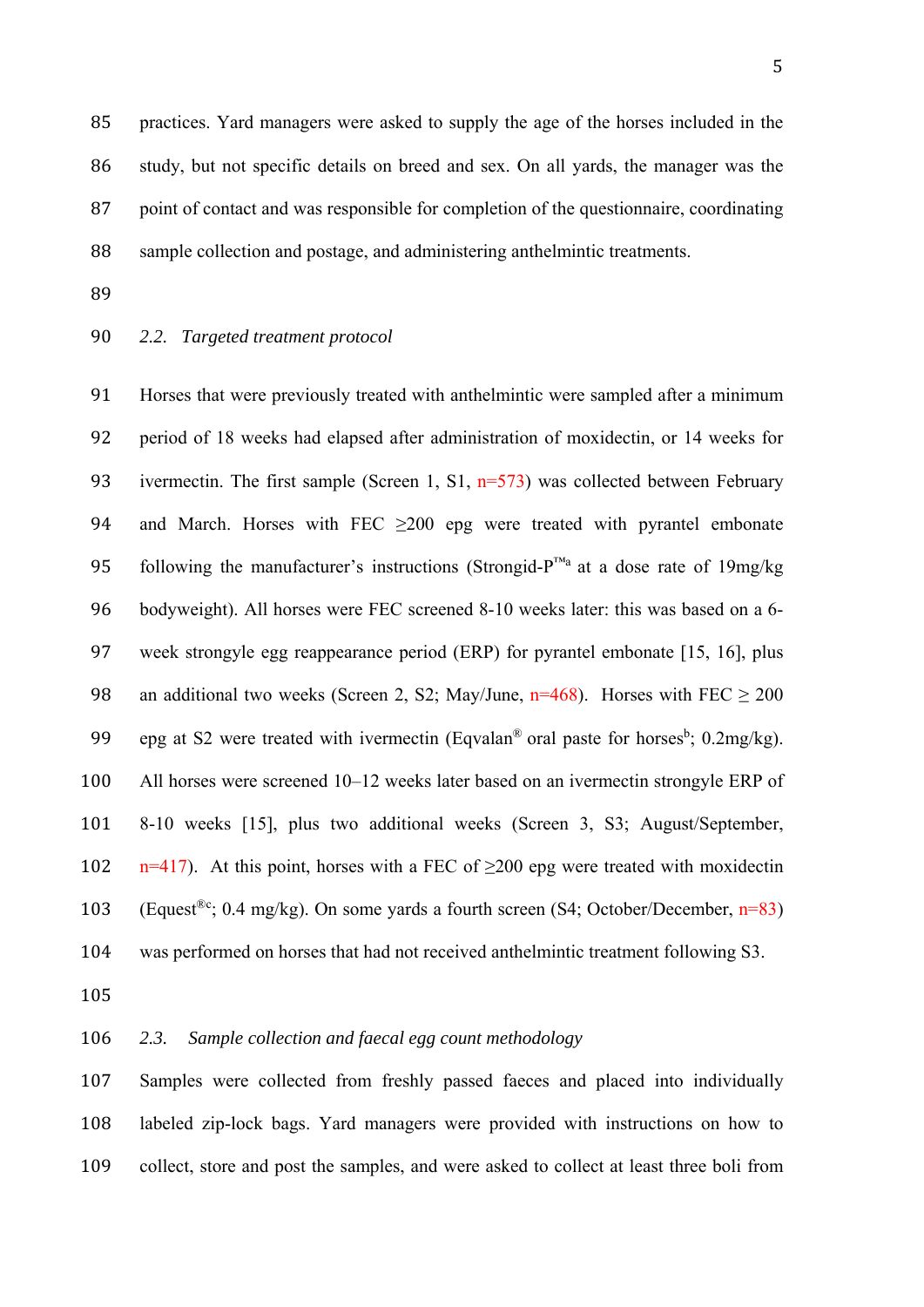freshly voided faeces and to place these into the bag, expelling air before sealing. The 111 samples were sent immediately to the Moredun Research Institute and stored at 112 approximately 4°C. All samples were processed within 4 days of excretion to reduce 113 the effect of egg degradation [17]. A modification of the salt flotation method (1.2) specific gravity) with a detection limit down to 1 epg was used [18]. All samples were analysed in duplicate by taking two 10 ml aliquots from a 100 ml dilution of a well-116 mixed 10 g sub-sample and an average taken to estimate the epg count.

*2.4. Data analysis* 

*2.4.1. Egg shedding and anthelmintic treatment categories* 

 Each FEC data point on each screening occasion (S1, S2, S3, S4) was assigned a 121 shedding category: 1 (0–49 epg); 2 (50–99 epg); 3 (100–199 epg); 4 (200–299 epg); 5 122 (300–399 epg); 6 (400–499 epg) and 7 ( $>500$  epg). Each FEC data point was also

123 assigned a treatment category: < 200 epg (0, no treatment) or  $\geq$  200 epg (1, 124 treatment).

- 
- *2.4.2. Egg shedding consistency*

 To assess shedding consistency, the rank change in shedding category between S1 and S2, S1 and S3 and S1 and S4 was calculated. For example, if the category was ranked as 1 for S1 and 6 for S2, the rank change would be 5. Conversely, if the category was measured as 6 for S1 and 3 for S3, the rank change would be -3. If the category 131 remained the same, rank change assigned was 0.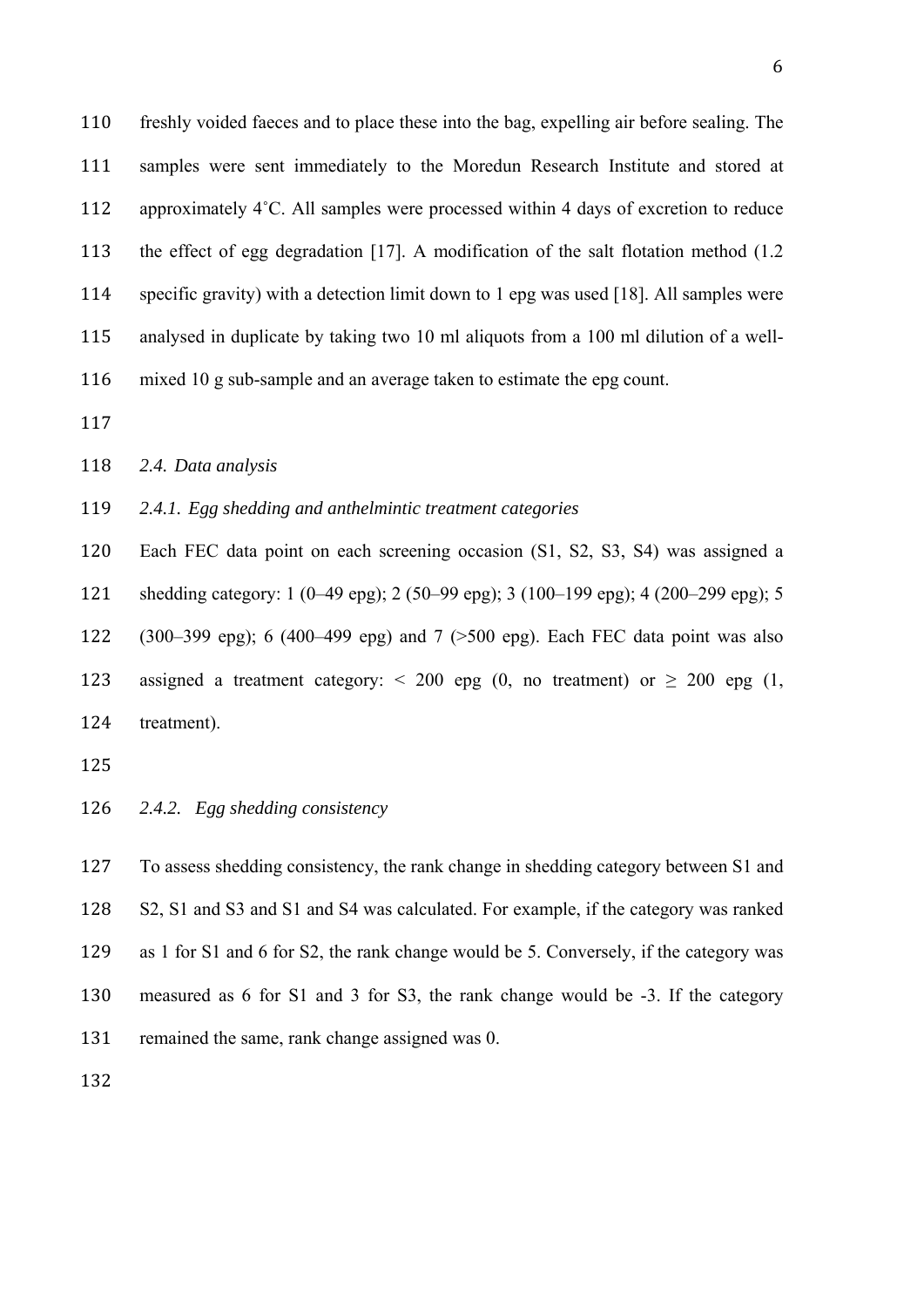134 Treatment category consistency was determined across S1 and S2, S1 and S3 and S1 135 and S4. If an individual's FEC changed from  $\leq 200$  epg to  $\geq 200$  epg between two 136 sampling points, the rank assigned was 1. If it changed from  $\geq 200$  epg to  $\leq 200$  epg, 137 it was assigned as -1, and if it remained above or below the 200 epg threshold, was 138 assigned 0.

139 

140 *2.4.4. Egg shedding and treatment consistency analysis* 

141 For each sampling occasion, the number and percentage of horses in each shedding 142 and treatment category were calculated. Further, the number and percentage of horses 143 that were in each rank change category of shedding (-6 to 6) and treatment (-1, 0 or 1) 144 between S1 and each subsequent screening occasion was calculated. To test if there 145 was a significant difference  $(p<0.05)$  in the proportion of horses falling into each 146 shedding and treatment category between screening occasions, a binomial test was 147 performed using the prop.test function in RStudio. All analyses were performed in 148 RStudio, version 2.15.1 (The R Foundation for Statistical Computing, 2012). The 149 analysis that was applied to the anthelmintic-treated horses was applied to horses that 150 had not received anthelmintic during the study to assess if no treatment was 151 associated with lower shedding consistency and rising FEC over time. All horses 152 included in this analysis had  $\text{FEC} < 200$  epg at S1.

153 

## 154 *2.4.5. Factors affecting egg shedding and anthelmintic treatment consistency*

155 The effect of age, last anthelmintic administered and number of weeks after the 156 expected ERP of each anthelmintic on the likelihood of a horse changing shedding or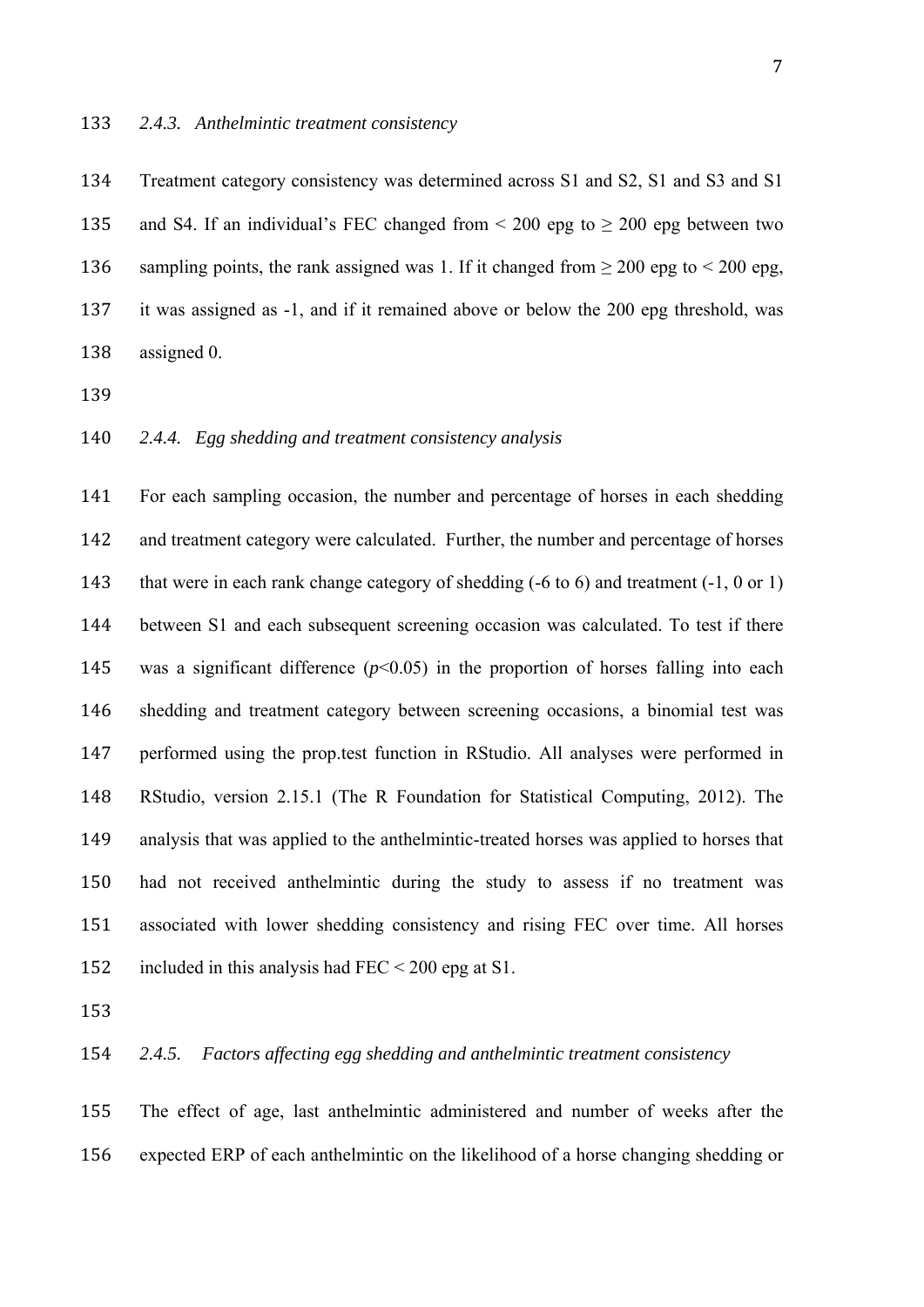Equation 1

 treatment category between S1 and S3 was assessed using multivariable logistic regression. Factors included in the initial model are shown in Table 1. Regression analysis was performed using the GLM function in R (RStudio, version 2.15.1 (The R Foundation for Statistical Computing, 2012)), specifying the family as binomial, linked to logit transformation, g, where P is the probability of a horse changing 162 shedding or treatment category,  $\beta_i$  is the model (slope) coefficient and  $X_i$  is the explanatory variable (Equation 1).

$$
164 \t\t g = \ln[P/(1-P)] = \beta_0 + \beta_1
$$

 The probability of a change in egg shedding and treatment category was estimated 167 using Equation 2.

 $X_0 + ... + \beta_k X_k$ 

168 
$$
P=\exp[\beta_0+\beta_1 X_0+...+\beta_k X_k]/(1+\exp[\beta_0+\beta_1 X_0+...+\beta_k X_k])
$$

169 Equation 2

 Regression models were initially populated with all potential explanatory variables (age category, last treatment, time in weeks since expected ERP elapsed, Table 1), then variables with the highest, non-significant p-values removed in a stepwise process until a model with only significant terms remained. The effect of removing factors from the model was evaluated using log-likelihood ratio tests (LRT) [19, 20]. *P*-values (Wald) of  $\leq 0.05$  indicated factors that had a significant influence on changing shedding or treatment category in the final model. The Hosmer-Lemeshow test [21] was used to assess overall model fit using the 'ResourceSelection' package [22].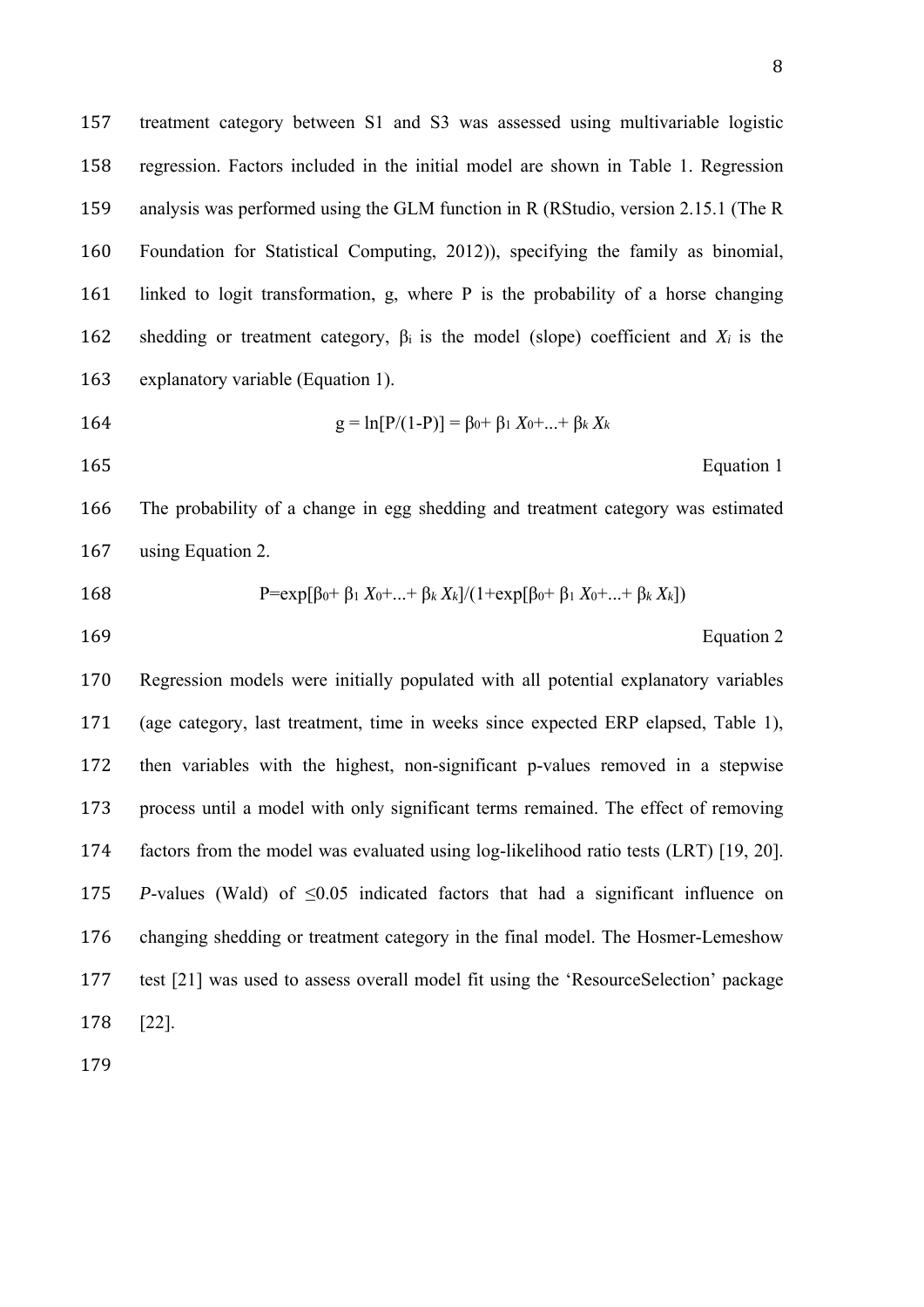*3.1. Consistency of strongyle egg shedding and treatment with anthelmintic* 

 At S1, 70.0% (401/573) of horses were shedding less than 50 epg (Figure 1a). This level of shedding was not significantly different at S2 (65.0%, 304/468) and S3 (66.2%, 276/417), with the proportions in shedding categories 2 and 3 also not significantly different compared to S1. The percentage of horses in category 7 was low compared to the percentage of horses in category 1: for example, 5.8% (33/573) at S1 and 0.0% (0/83) at S4. On each occasion, the percentage of horses in the 'no treatment' category ranged from 83.6% (479/573) at S1 to 91.6% (76/83) at S4 (Figure 1b).

#### *3.2. Egg shedding and treatment consistency*

 Most horses remained in the same egg shedding and treatment category over time (Figure 2a). From S1 to S2, 61.5% horses (288/468) remained in the same shedding category; from S1-S3, 58.3% (243/417), and from S1-S4, 73.5% (61/83). Between S1 and S2, 16.6% (77/468) horses moved to a lower shedding category and 22.0% (103/468) to a higher shedding category. Between S1 and S3, 23.7% (99/417) moved into a lower shedding category and 18.0% (75/417) moved into a higher shedding category. Between S1 and S4, 14.5% (12/83) horses moved into a lower shedding category and 8.3% (10/83) individuals moved to a higher shedding category. Between S1 and S2, S1 and S3 and S1 and S4, 81.8% (383/468), 82.7% (345/417) and 94.0% (78/83) horses remained in the same treatment category, respectively (Figure 2b). The egg shedding consistency in a sub-group that did not receive anthelmintic during the entire study (*n*=304) was investigated. The proportion of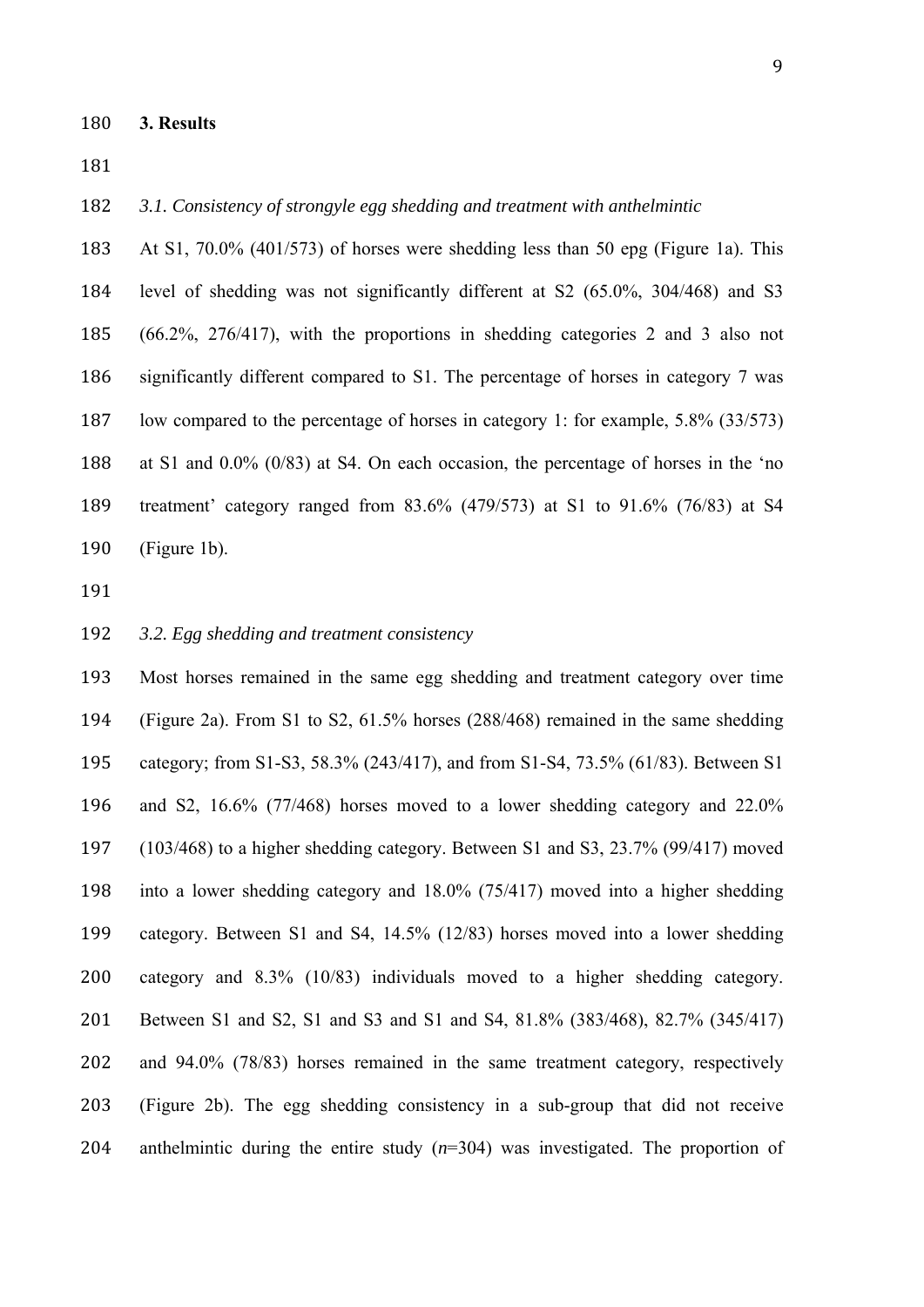horses shedding < 50 epg at S1 was 97.3% (296/304), at S2, 84.9% (258/304) and at 206 S3, 85.5% (213/249). The change in proportion of horses shedding  $\leq 50$  epg was consistent throughout the study (*p*>0.05). Between S1 and S2, 92.1% (280/304) horses remained in the same shedding category, 0.3% (1/304) were in a lower shedding category and 7.9% (23/304) in a higher shedding category. Between S1 and 210 S3, the percentage of horses that remained in the same shedding category was 90.4% 211 (225/304) and the percentage of horses that were in a higher shedding category was 9.6% (24/304).

213 

# 214 *3.3. Factors associated with changing strongyle egg shedding category or treatment*  215 *category over time*

216 Only horses (n=346) for which information on age and last anthelmintic treatment 217 were available were included in these analyses. Factors affecting the likelihood of a 218 horse changing egg shedding category were investigated (Model 1). In the final 219 model, age (young horses  $\geq$  2 -  $\leq$  years) and last treatment with moxidectin were 220 identified as significant explanatory variables (Table 2). Young horses ( $>2 - 5$ 221 vears) were more likely to change strongyle egg shedding category compared to foals 222 ( $\leq$  years), adult horses ( $\geq$ 5 -  $\leq$ 18 years) and geriatric horses ( $\geq$ 18 years, OR=3.3, 223 95% CI=1.22 – 8.46,  $p=0.02$ ), while horses that had received moxidectin at the last 224 anthelmintic treatment were less likely to change strongyle egg shedding category 225 compared to those that received ivermectin or pyrantel  $(OR=0.15, 95\% \text{ CI}=0.05-0.17,$ 226  $p<0.0001$ ). Factors affecting the likelihood of a horse changing treatment category 227 between S1 and S3 were also investigated (Model 2). In the final model (Table 2), 228 young horses ( $\geq$  2 - < 5 years) were more likely to change treatment category 229 compared to foals (<2 years), adult horses ( $\geq$ 5 - <18 years) and geriatric horses ( $\geq$ 18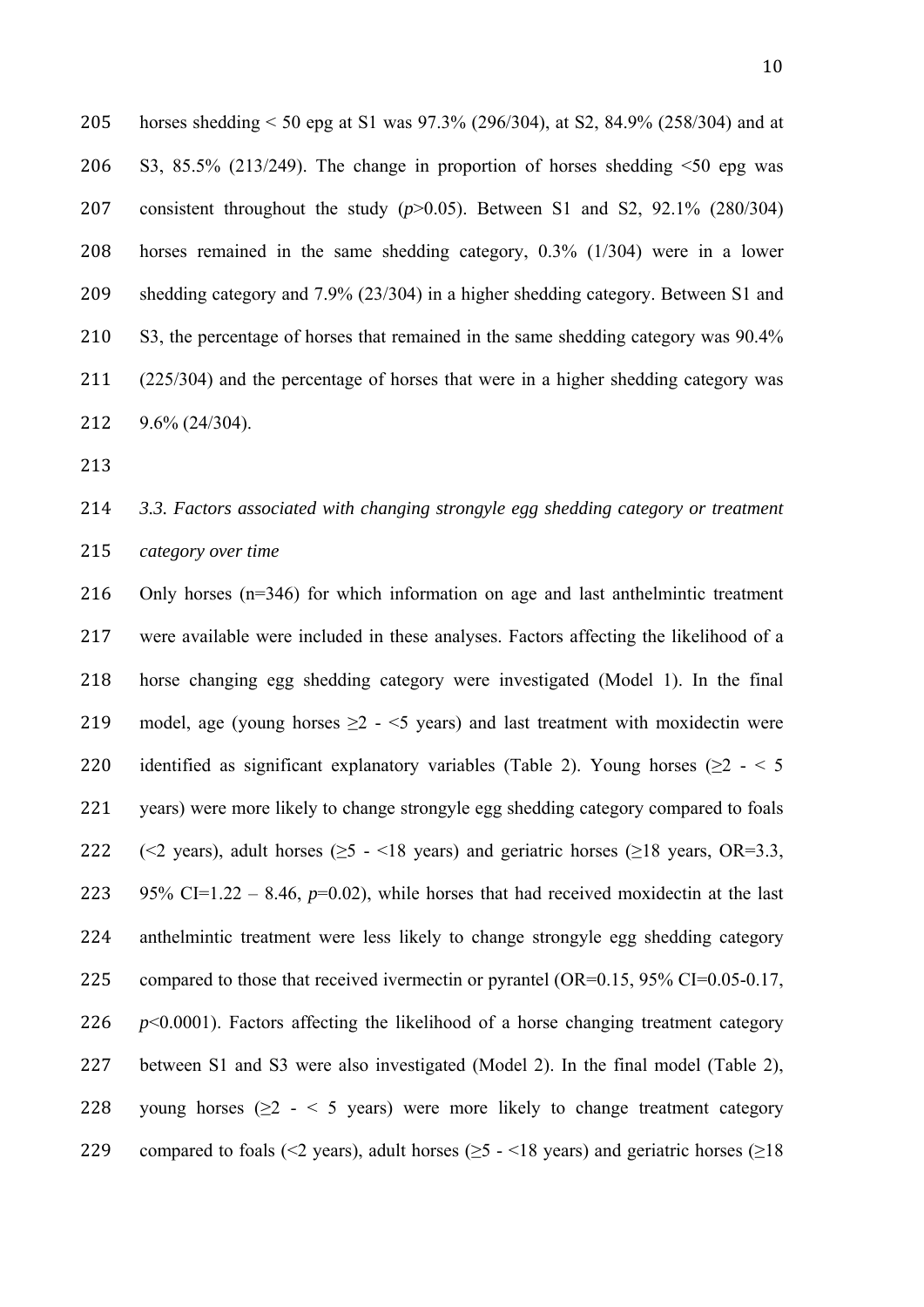230 years, OR=2.8, 95% CI = 1.1-6.3,  $p=0.03$ ) and horses that received moxidectin as 231 their last treatment were significantly less likely to change treatment group compared 232 to horses that received ivermectin or pyrantel (OR=0.15, 95% CI=0.1-0.4,  $p \le 0.0001$ ).

233 

## 234 **4. Discussion**

235 Knowledge that horses shed strongyle eggs at consistent levels over time can help 236 underpin evidence-based targeted treatment control programmes [23]. Currently, 237 FEC-directed targeted treatment programmes are recommended for adult horses, 238 whereby individuals are screened for strongyle egg shedding every 4-6 weeks during 239 the grazing season, and those excreting >200 epg treated with anthelmintic [10]. Here, 240 strongyle egg shedding in horses, analysed over three to four sampling occasions 241 within a grazing season, was found to be consistent. These results agree with those of 242 previous studies which sampled horses over longer periods  $(1-3 \text{ years})$  [12-14] and 243 shorter periods [11]. Each of these studies reported a high level of shedding 244 consistency in horses sampled from the general population. One study reported that, if 245 the first two FEC were 0 epg, there was an 82% probability that the third FEC would 246 be 0 epg and a 91% chance that it would be  $\leq 200$  epg. Additionally, these authors 247 found that if the first two counts were  $\leq 200$  epg, there was an 84% chance that the 248 next FEC would be <200 epg, and if the first two FEC were  $\geq$ 200 epg, there was a 249 59% probability that the next FEC would be  $\geq 200$  epg [12]. This latter study 250 demonstrated that egg shedding was consistent over a longer sampling period 251 compared to that of the current one, particularly in horses that were measured as 252 shedding 0 epg at the start. In a later survey [13], which followed a similar sampling 253 time frame to ours, horses were treated with anthelmintic when the FEC was 254 measured as  $>250$  epg and only data from horses that did not receive anthelmintic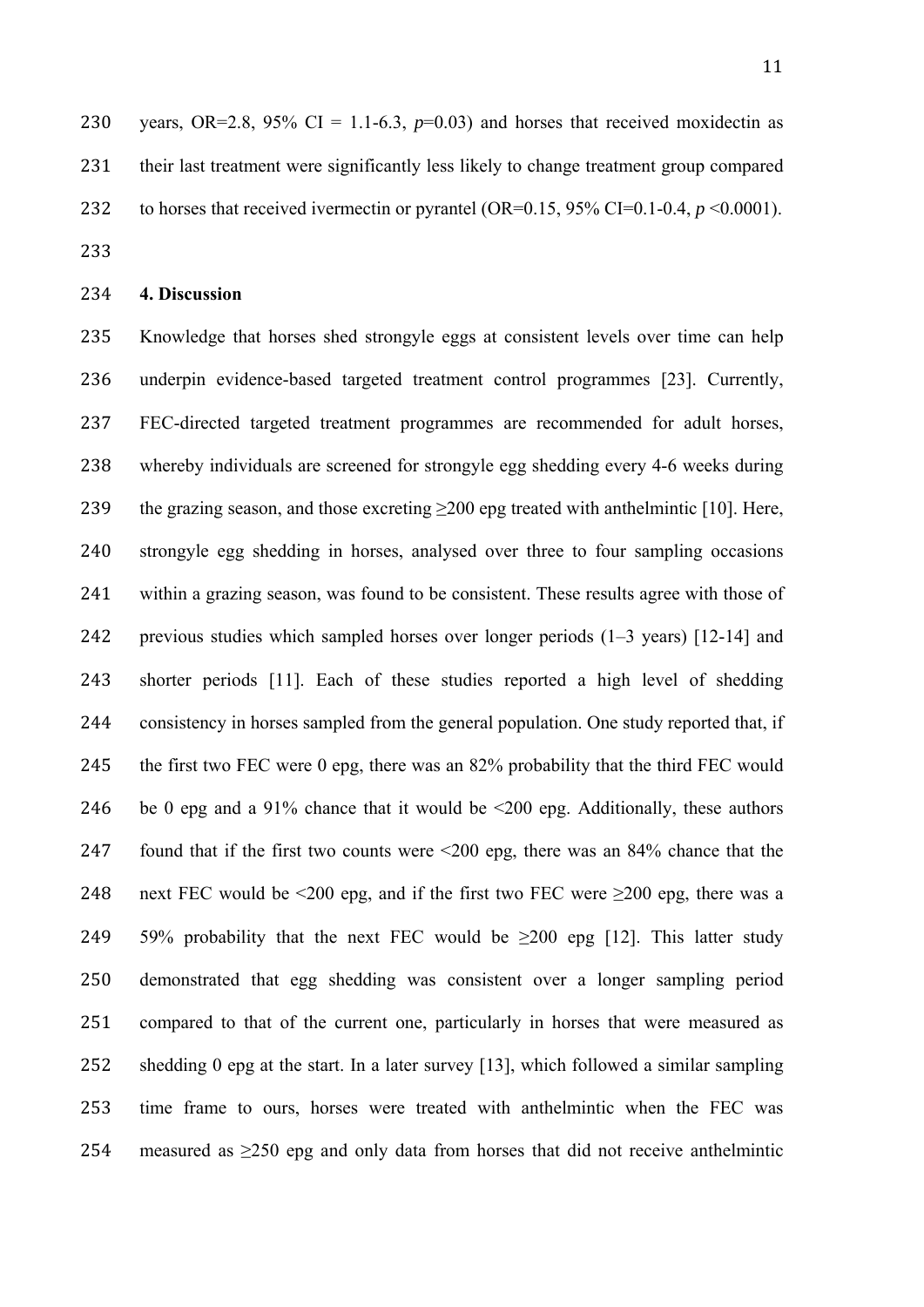255 were analysed. The authors reported that if the first two FEC were 0 epg, there was a 256 62% probability that the maximum FEC of the next seven samples would be 0 epg, 257 and if the first two FEC were 0 epg, there was an 88% probability that the maximum 258 FEC of the next seven counts would be <200 epg. The authors concluded that, for 259 individual horses, the magnitude of the initial FEC was significantly positively 260 correlated to the maximal FEC of the subsequent eight counts [13]. In a further study, 261 the repeatability of strongyle egg counts was assessed in naturally infected horses 262 [14]. In that study, samples were collected over nine consecutive months, and 263 analysed using a McMaster method with an egg count detection limit of 20 epg. These 264 authors defined repeatability as the variance between horses divided by the total 265 variance, meaning that a value of 0 indicates no consistency in FEC and a value of 1 266 indicates perfect consistency. Using raw egg counts (i.e. the number of actual eggs 267 counted before applying the multiplication factor), the within-horse repeatability was 268 0.52 in all horses and 0.53 when horses that had received treatment were excluded 269 from the analysis [14]. Despite each of the studies described following different 270 counting methodology and distinctive statistical analyses, all demonstrate that 271 strongyle egg shedding in horses was consistent over short and longer sampling time-272 frames, especially in low egg shedding categories, indicating that such horses tend to 273 excrete low numbers of eggs in the absence of anthelmintic treatment, over a 274 prolonged period. In contrast to these reports, one study examined strongyle egg 275 shedding consistency in ponies managed for conservation purposes, which remained 276 largely untreated with anthelmintic over several years, and found that shedding 277 consistency at individual level was generally weak [7]. In that study, FEC data were 278 analysed using general additive mixed models to estimate repeatability of FEC at 279 individual level and to test for differences in mean FEC amongst populations and age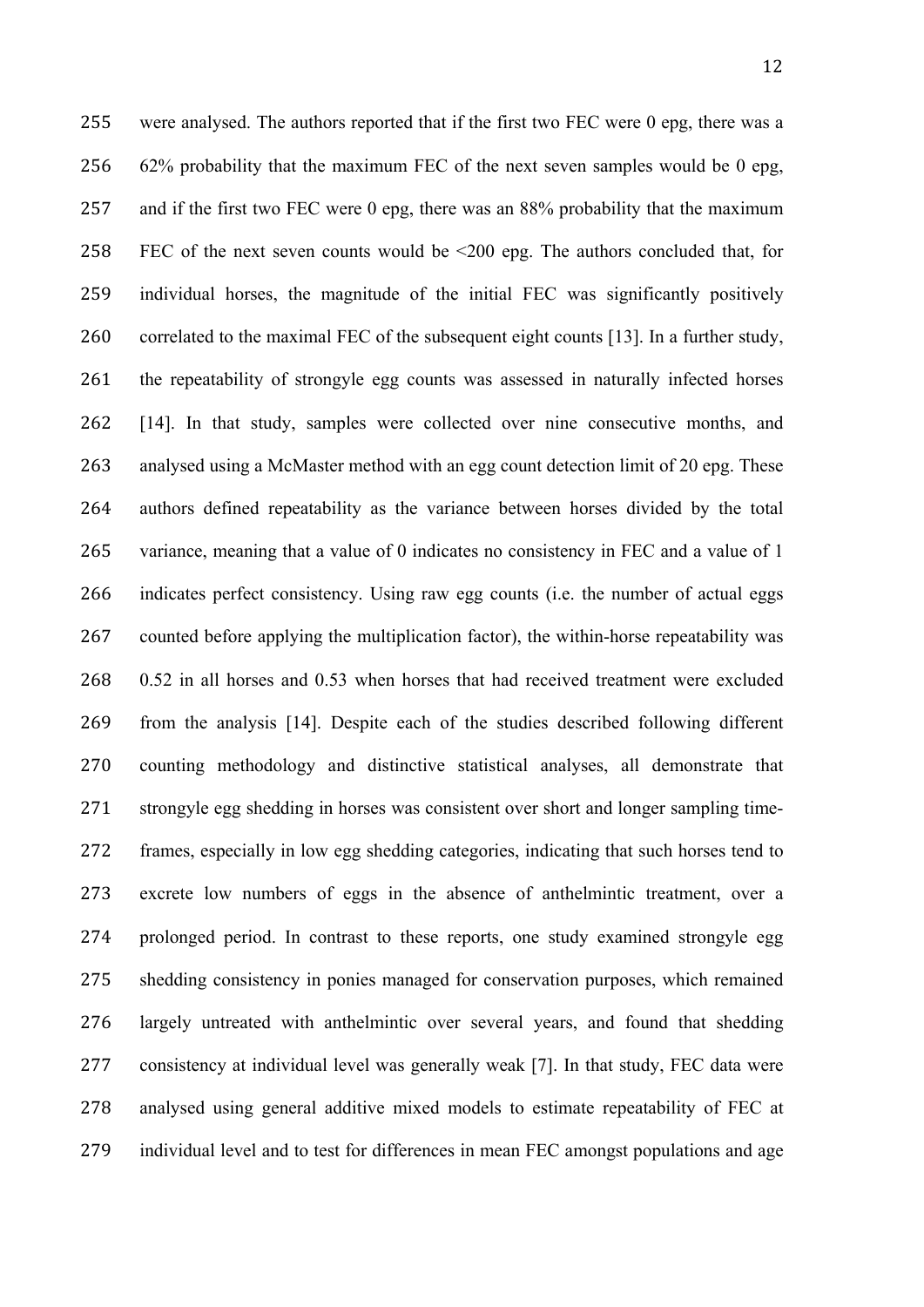classes. Climate and season were found to exert a significant effect on FECs 281 measured in individuals in populations that did not receive anthelmintic and a strong 282 interaction was identified between age and climate. The lack of individual consistency 283 observed by Wood et al. (2013) compared with other studies [11-14] could be due to the length of time over which the data were collected, the FEC method used, the 285 absence of anthelmintic treatments, the type of statistical analysis undertaken, or the 286 nature of and level of exposure to parasite infection.

287 Past studies investigating strongyle egg shedding consistency focused on estimates of 288 strongyle FEC using McMaster methods with egg detection limits (dl) between 20 and 50 epg [7, 11-14]. In the current study, a more sensitive count method was used. FEC generated using McMaster methods tend to generate higher epg estimates and 291 greater variance. In addition, using a FEC method with a higher egg dl (i.e. multiplication factor), the methodology will be less sensitive to relatively small changes in egg abundance, and larger multiplication factors will artificially inflate variance [6, 24]. This may potentially lead to lower observed consistency between egg counts from the same individual over time because of the greater degree of artefactual variation in FEC. On the other hand, the higher number of false negative 297 FEC arising from the limited dl of traditional McMaster methods could artificially increase apparent consistency of 0 measured epg over time in low-shedding horses. In 299 the present study, measures were taken to ensure samples were collected, stored and processed in a way to minimise egg degradation [17], to ensure that a representative sample was collected to reduce egg clumping in faeces [10], and to minimise the effects of rounding error by using a very sensitive FEC method. However, the way in which the samples were collected and handled on each yard on each sampling occasion could have impacted the consistency of the results.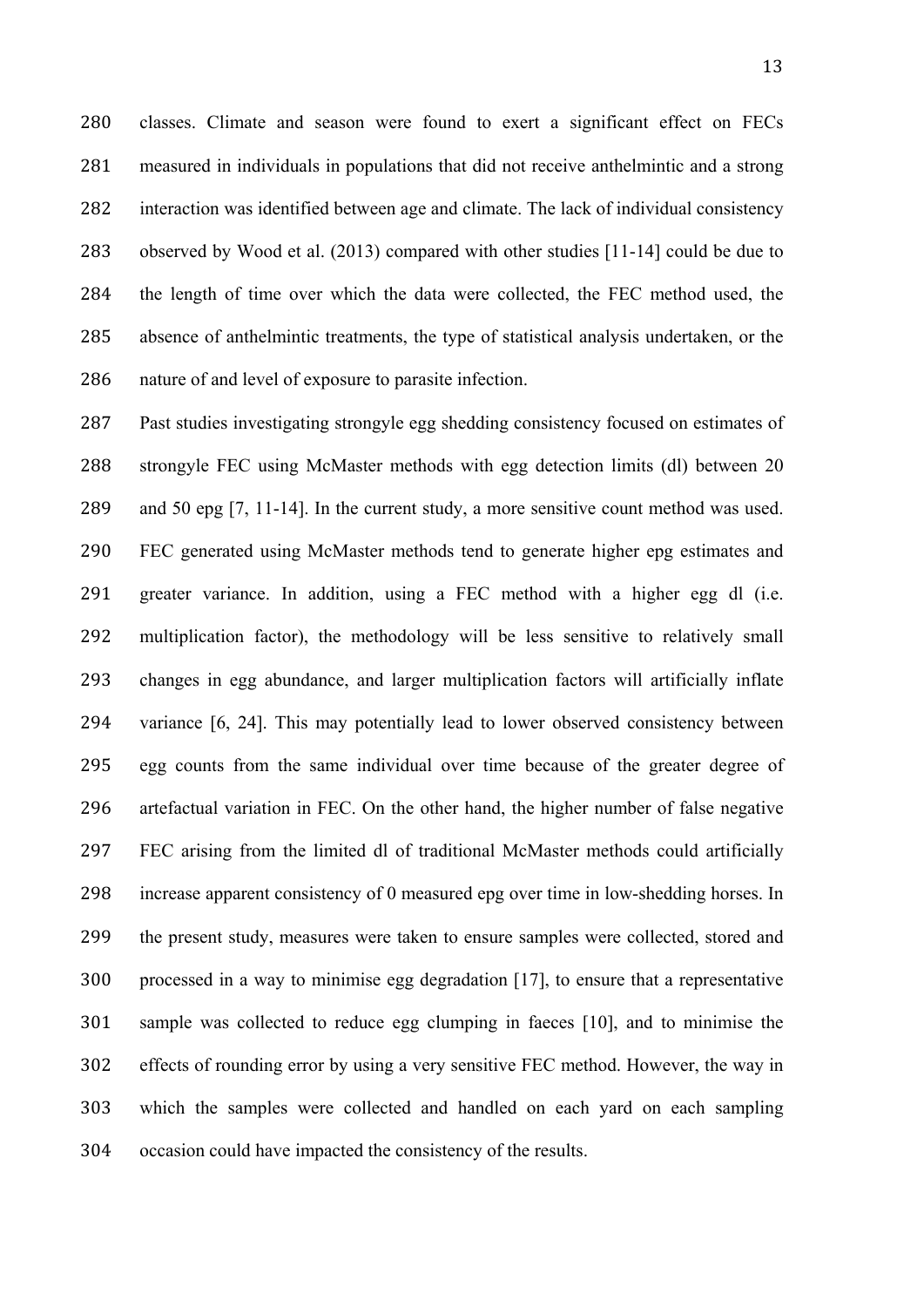Here, egg shedding consistency was higher in adult and geriatric horses compared to youngsters. This lower level of consistency in FEC shedding in younger horses could be related to lower immunity [25] compared with older horses, such that variation in parasite challenge is less buffered and feeds through to downstream variation in FEC.

 In the current study, horses that were treated with moxidectin prior to the start of the 310 study were less likely to change shedding or treatment category compared to those 311 that had been treated with ivermectin or pyrantel. A likely reason for this is that 312 shedding would be lower in horses previously treated with moxidectin due to its persistent effect against parasites *in vivo* [26]. Moxidectin has an elimination half-life of 23.11 days compared to ivermectin (4.25 days) and pyrantel (13.43 hours) [26]. 315 This means that parasites are exposed to active anthelmintic for longer periods; hence the greater strongyle ERP observed after moxidectin treatment [26]. Moxidectin exhibits higher larvicidal activity compared to the other two anthelmintics. particularly against mucosal larvae [26-28]. This will also affect the strongyle ERP 319 observed after moxidectin administration compared to other equine anthelmintics [26, 29].

 Recruitment of yards was non-random, being through veterinary practices and the 322 BHS website. Nevertheless, there was heterogeneity in the yards recruited, which is likely to have provided a fairly representative sample of the UK equine population, outside breeding establishments, which have a younger age profile [6]. As such, further research is required to assess consistency of strongyle egg shedding in populations on breeding farms.

327 It should be noted that the FEC data collected here were obtained over a single grazing season, and the effect of season and climate were not accounted for, both of 329 which can impact on strongyle egg shedding patterns [7]. Furthermore, the effects of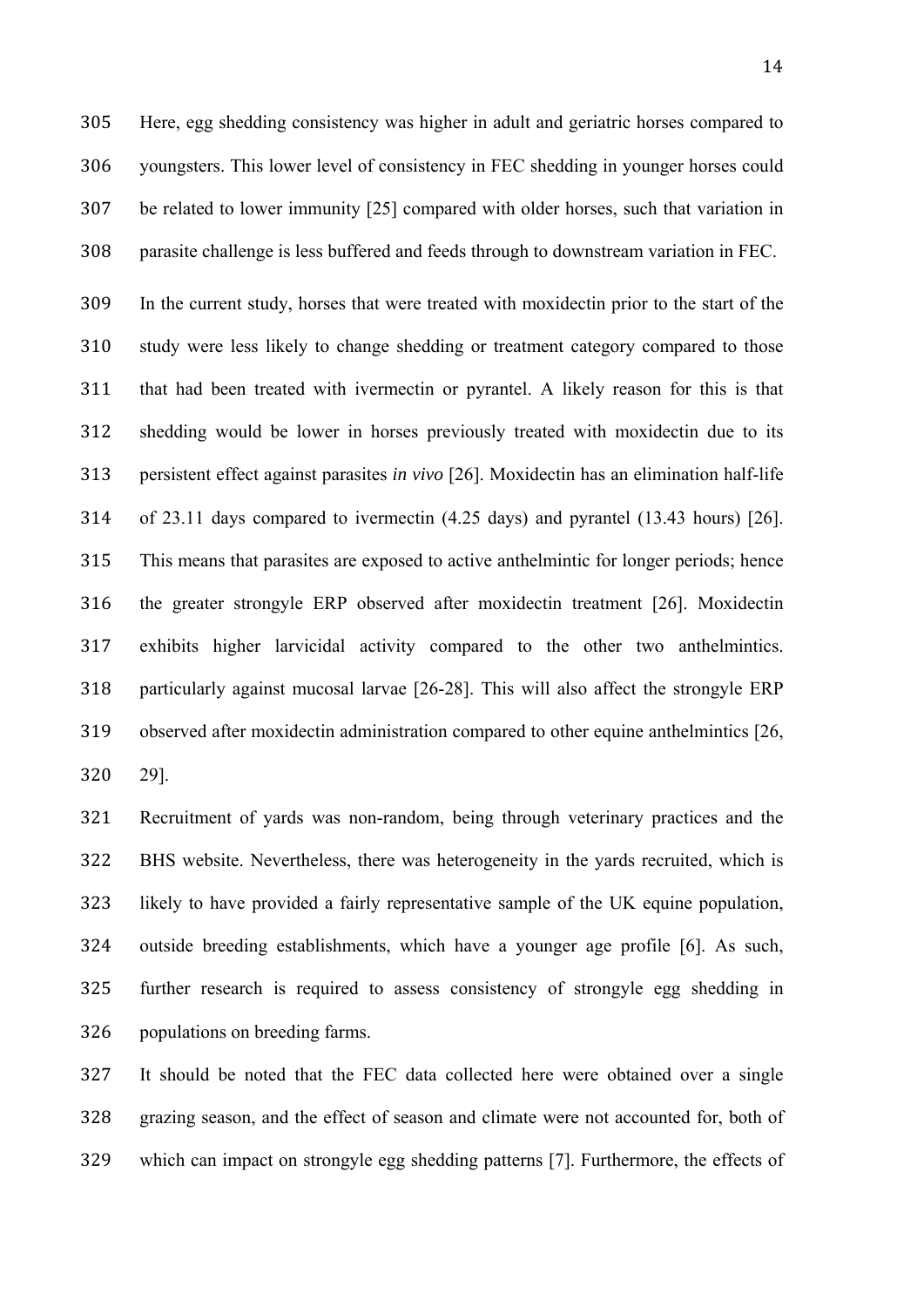management practices such as removal of faeces from pasture were not investigated, 331 which has been shown to significantly reduce FEC in donkeys that grazed pasture 332 where dung was removed twice-weekly by reducing larval populations on pasture 333 [30]. Long-term studies investigating strongyle egg shedding patterns taking account of season, climate and management practices are warranted as these factors impact the 335 intensity of larval contamination on pasture, which will in turn affect the egg 336 shedding intensity downstream. This will help to better inform FEC-directed targeted anthelmintic treatment programmes, and to understand the appropriate frequency of FEC testing.

 In conclusion, egg shedding and treatment status at individual level were found to be relatively consistent, especially in adult horses, regardless of whether or not they had been treated with anthelmintic, indicating that horses with negative or low FEC ( $\leq 50$ ) epg) initially were significantly more likely to have low FEC on subsequent 343 occasions, and horses with a high FEC  $(\geq 200 \text{ erg})$  were significantly more likely to have a high FEC on subsequent occasions. Further, an adult horse not requiring anthelmintic treatment initially (based on a 200 epg threshold), would be less likely to require treatment on subsequent occasions in that season. These findings would suggest that the majority of adult horses are able to regulate their strongyle burden, leading to a maintained low FEC status. There is a lack of published information on long term patterns of strongyle egg shedding in equine populations, especially in horses managed under FEC-directed anthelmintic treatment programmes; this should 351 be assessed in future, particularly in horses that are not receiving regular anthelmintic treatments.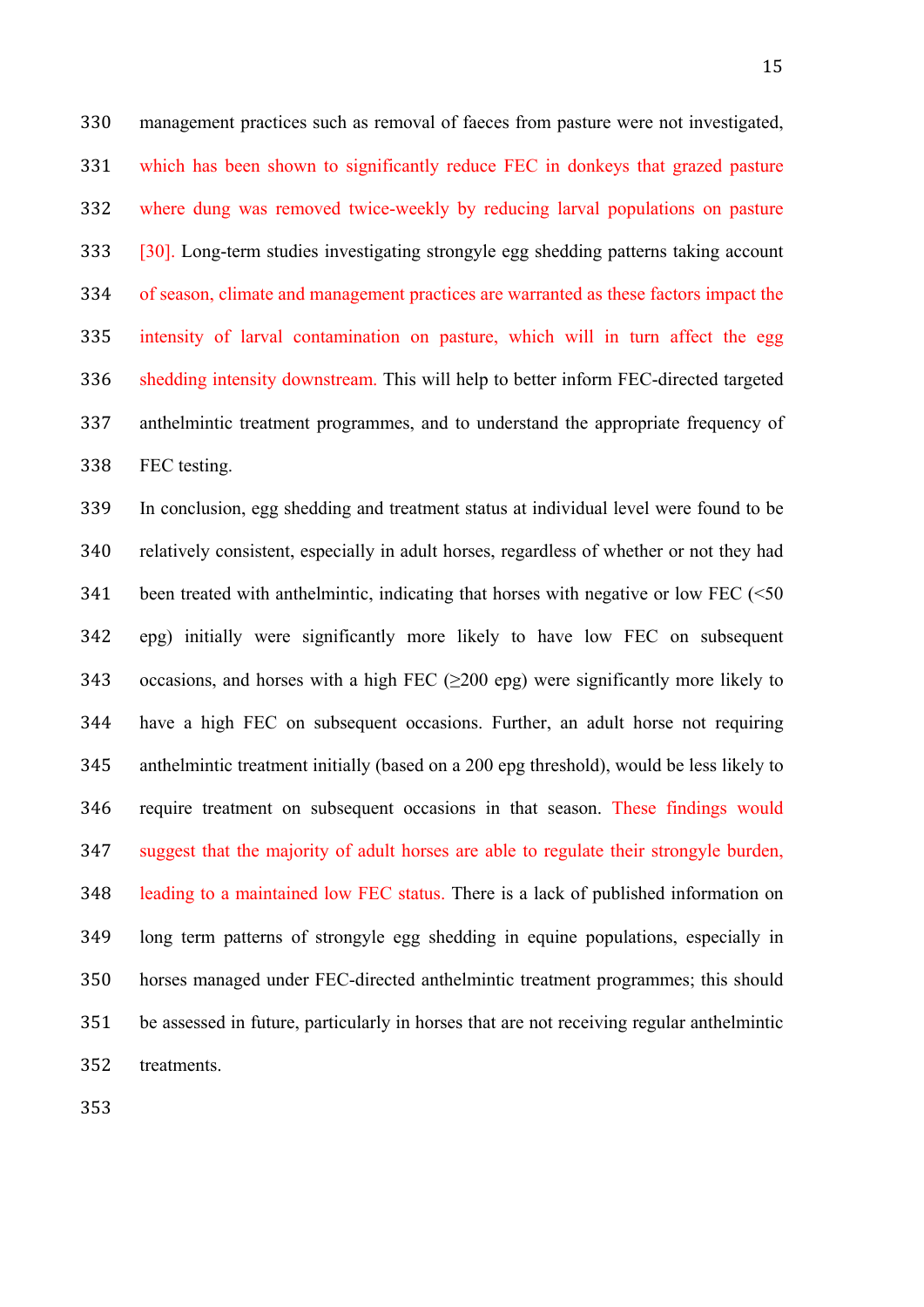## **Acknowledgments**

 The authors acknowledge funding from the Elise Pilkington Trust for this study. They are indebted to the yard owners/managers and/or attending veterinary surgeons for the supply of equine faecal samples and to Sheena Tarrant, Emma Wood and Rachel Cookson for help with the FEC analysis.

### **Manufacturer's details**

- 361 Strongid-P<sup>TM</sup> paste, Elanco Animal Health, Basingstoke, Hampshire, UK.
- 362 bEqvalan® oral paste for horses, Merial Animal Health, Harlow, Essex, UK.
- c Equest® Oral Gel, Zoetis UK Limited, Tadworth, Surrey, UK.
- 

## **References**

- [1] Crofton, H.D. (1971) A model of host–parasite relationships. Parasitol. **63**, 343- 364.
- [2] Anderson, R.M. and May RM. (1978) Regulation and Stability of Host-Parasite Population Interactions: I. Regulatory Processes. J. Anim. Ecol. **47**, 219-247.
- [3] Shaw, D.J. and Dobson, A.P. (1995) Patterns of macroparasite abundance and aggregation in wildlife populations: a quantitative review. Parasitol. **111**, S111-S133.
- [4] Calabrese, J.M., Brunner, J.L. and Ostfeld, R.S. (2011) Partitioning the aggregation of parasites on hosts into intrinsic and extrinsic components via an 375 extended Poisson-gamma mixture model. PloS one. 6:e29215.
- [5] Kaplan, R.M. and Nielsen, M.K. (2010) An evidence-based approach to equine parasite control: It ain't the 60s anymore. Equine Vet. Edu. **22**, 306-316.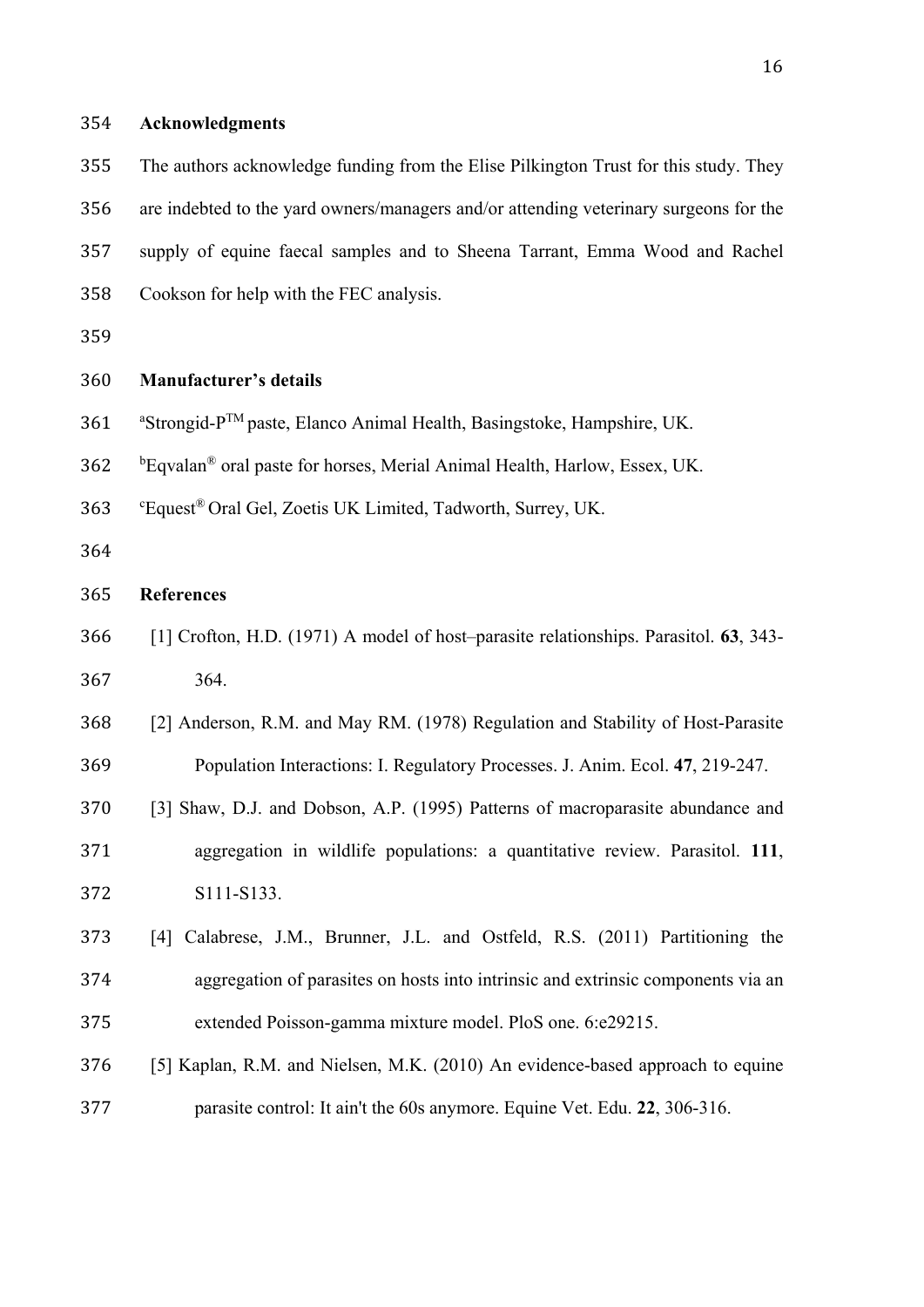- [6] Relf, V.E., Morgan, E.R., Hodgkinson, J.E. and Matthews, J.B. (2013) Helminth 379 egg excretion with regard to age, gender and management practices on UK Thoroughbred studs. Parasitol.**140**, 641-652.
- [7] Wood, E.L.D., Matthews, J.B., Stephenson, S., Slote, M. and Nussey, D.H. (2013) Variation in fecal egg counts in horses managed for conservation purposes: individual egg shedding consistency, age effects and seasonal variation. Parasitol. **140**, 115-128.
- [8] Lester, H.E., Spanton, J., Stratford, C.H., Bartley, D.J., Morgan, E.R., Hoddgkinson, J.E., Coumbe, K., Mair, T., Swan, B., Lemon, G., Cookson, R. and Matthews, J.B. (2013). Anthelmintic efficacy against cyathostomins in horses in Southern England. Vet. Parasitol. **197**,189-196.
- [9] Gomez, H.H. and Georgi, J.R. (1991) Equine helminth infections: control by selective chemotherapy. Equine Vet. J. **23**, 198-200.
- [10] Lester, H.E. and Matthews, J.B. (2014) Faecal worm egg count analysis for targeting anthelmintic treatment in horses: Points to consider. Equine Vet. J. **46**, 139-145.
- [11] Dopfer, D., Kerssens, C., Meijer, Y., Boersema, J.H. and Eysker, M. (2004). 395 Shedding consistency of strongyle-type eggs in Dutch boarding horses. Vet. Parasitol. **124**, 249 - 258.
- [12] Nielsen, M., Haaning, N. and Olsen, S. (2006) Strongyle egg shedding consistency in horses on farms using selective therapy in Denmark. Vet. Parasitol. **135**, 333 - 335.
- [13] Becher, A.M., Mahling, M., Nielsen, M.K. and Pfister, K. (2010) Selective anthelmintic therapy of horses in the Federal states of Bavaria (Germany) and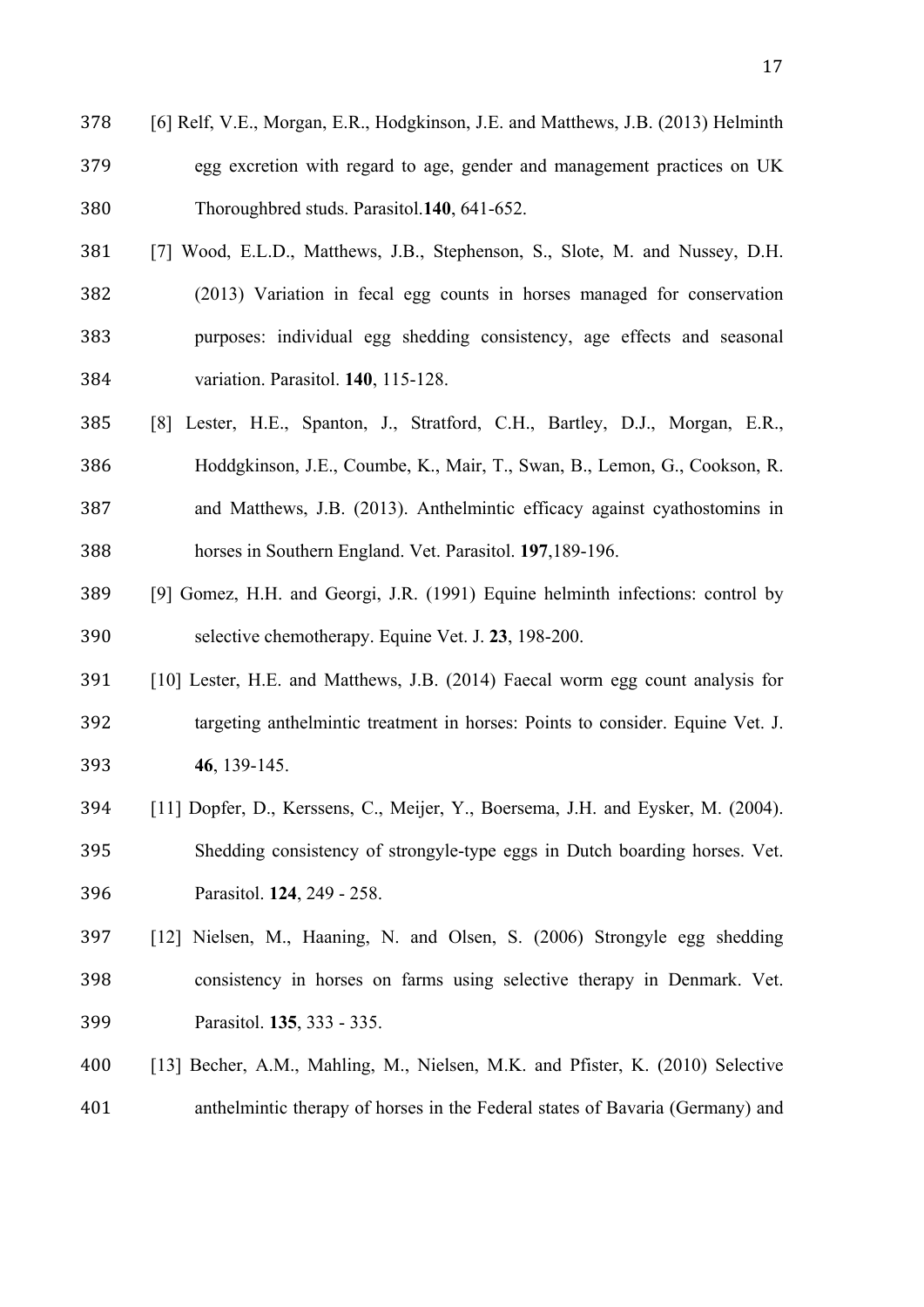- Salzburg (Austria): An investigation into strongyle egg shedding consistency. Vet. Parasitol.**171**, 116-122.
- [14] Scheuerle, M.C., Stear, M.J., Honeder, A., Becher, A.M., Pfister, K. (2016) Repeatability of strongyle egg counts in naturally infected horses. Vet. Parasitol. **228**, 103-107.
- [15] Borgsteede, F.H., Boersma, J.H., Gaasenbeek, C.P. and van der Burg, W.P. (1993) The reappearance of eggs in faeces of horses after treatment with ivermectin. Vet. Q. **15**, 24-26.
- 410 [16] Mercier, P., Chick, B., Alves-Branco, F. and White, C.R. (2001) Comparative 411 efficacy, persistent effect, and treatment intervals of anthelmintic pastes in naturally infected horses. Vet. Parasitol. **99**, 29-39.
- [17] Nielsen, M.K., Vidyashankar, A.N., Andersen, U.V., Delisis, K., Pilegaard, K.,
- Kaplan, R.M (2010) Effects of faecal collection and storage factors on strongylid egg counts in horses. Vet. Parasitol. **20**, 56-61.
- 416 [18] Christie, M. and Jackson, F. (1982) Specific identification of strongyle eggs in small samples of sheep faeces. Res.Vet. Sci. **32**,113-117.
- [19] Zuur, A., Ieno, E.N., Walker, N., Saveliever, A.A. and Smith, G.M. (2009). 419 Mixed Effects Models and Extensions in Ecology with R, Springer.
- [20] Crawley, M.J. (2012) Regression. In: The R Book, John Wiley & Sons, Ltd. pp. 449-497.
- 422 [21] Hosmer, D.W. and Lemeshow, S. (2005) Assessing the Fit of the Model. In: 423 Applied Logistic Regression, John Wiley & Sons, Inc. pp. 143-202.
- [22] Lele, S.R. (2009) A New Method for Estimation of Resource Selection Probability Function. J. Wildlife Man. **73**, 122-127.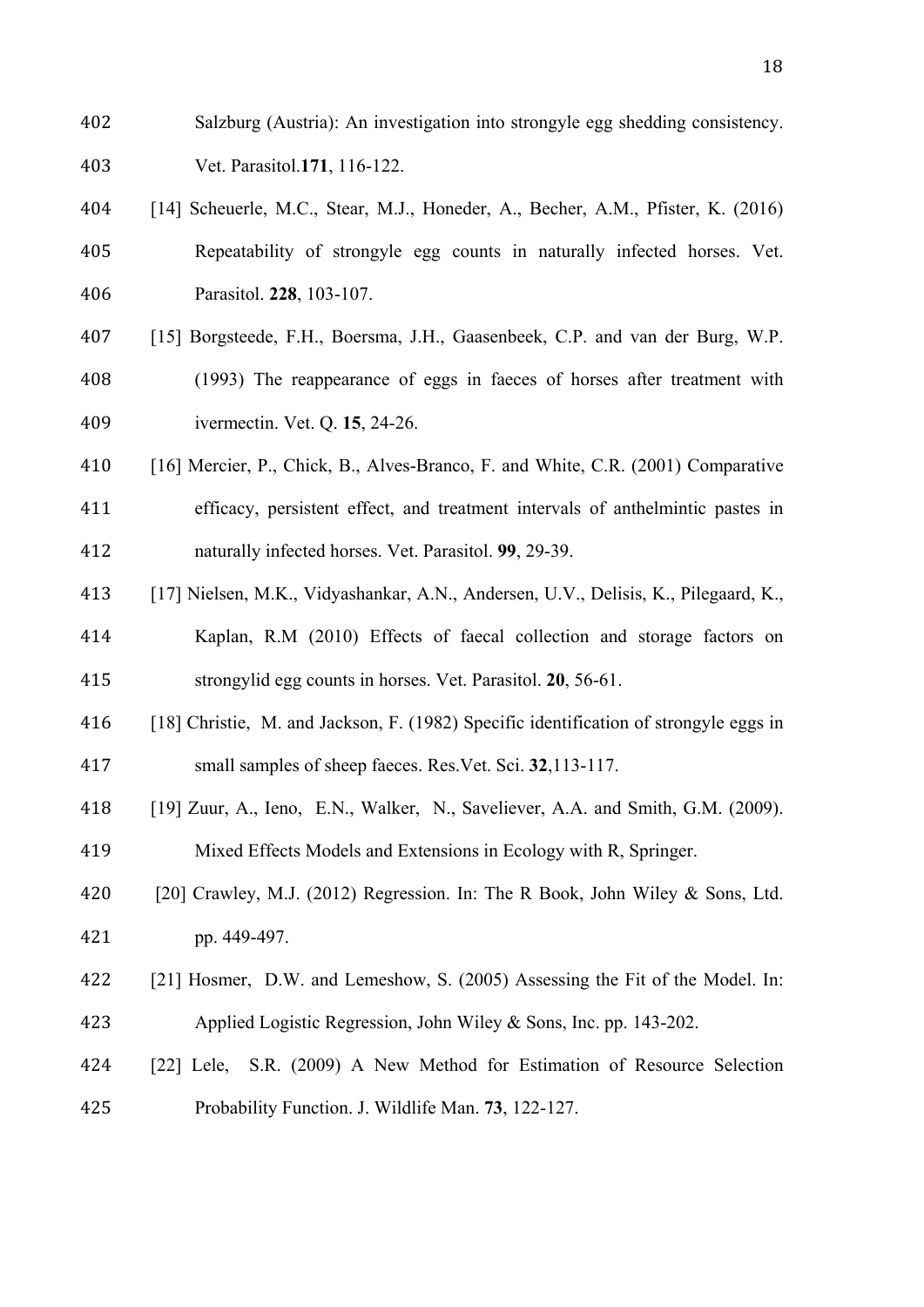| 426 | [23] Nielsen, M.K., Reinemeyer, C.R., Donecker, J.M., Leathwick, D.M.,             |  |  |  |  |  |
|-----|------------------------------------------------------------------------------------|--|--|--|--|--|
| 427 | Marchiondo, A.A. and Kaplan, R.M. (2014) Anthelmintic resistance in equine         |  |  |  |  |  |
| 428 | parasites—Current evidence and knowledge gaps. Vet. Parasitol. 204, 55-63.         |  |  |  |  |  |
| 429 | [24] Torgerson, P.R., Paul, M., Lewis, M.I. (2012) The contribution of simple      |  |  |  |  |  |
| 430 | random sampling to observed variations in faecal egg counts. Vet Parasitol.        |  |  |  |  |  |
| 431 | 188, 397-401.                                                                      |  |  |  |  |  |
| 432 | [25] Herd, RP. and Gabel, A.A. (1990) Reduced efficacy of anthelmintics in young   |  |  |  |  |  |
| 433 | compared with adult horses. Equine Vet. J. 22, 164-169.                            |  |  |  |  |  |
| 434 | [26] Cobb, R. and Boeckh, A. (2009). Moxidectin: a review of chemistry,            |  |  |  |  |  |
| 435 | pharmacokinetics and use in horses. Parasites & Vectors 2, S5.                     |  |  |  |  |  |
| 436 | [27] Xiao, L., Herd, R,P., Majewski, G.A. (1994) Comparative efficacy of           |  |  |  |  |  |
| 437 | moxidectin and ivermectin against hypobiotic and encysted cyathostomes and         |  |  |  |  |  |
| 438 | other equine parasites. Vet Parasitol. 53, 83-90.                                  |  |  |  |  |  |
| 439 | [28] Schumacher, J. and Taintor, J. (2008) A review of the use of moxidectin in    |  |  |  |  |  |
| 440 | horses. Equine Vet. Edu. 20, 546-551.                                              |  |  |  |  |  |
| 441 | [29] Bairden, .K, Davies, H.S., Gibson, N.R. (2006) Efficacy of moxidectin 2 per   |  |  |  |  |  |
| 442 | cent oral gel against cyathostomins, particularly third-stage inhibited larvae, in |  |  |  |  |  |
| 443 | horses. Vet Rec. 158, 766-768.                                                     |  |  |  |  |  |
| 444 | [30] Corbett, C., Love, S., Moore, A., Burden, F., Matthews, J., Denwood, M.       |  |  |  |  |  |
| 445 | (2014) The effectivelness of faecal removal methods of pasture management          |  |  |  |  |  |
| 446 | to cpntrol the cyathostomin burden of donkeys. Parasites & Vectors. 7:48.          |  |  |  |  |  |
| 447 |                                                                                    |  |  |  |  |  |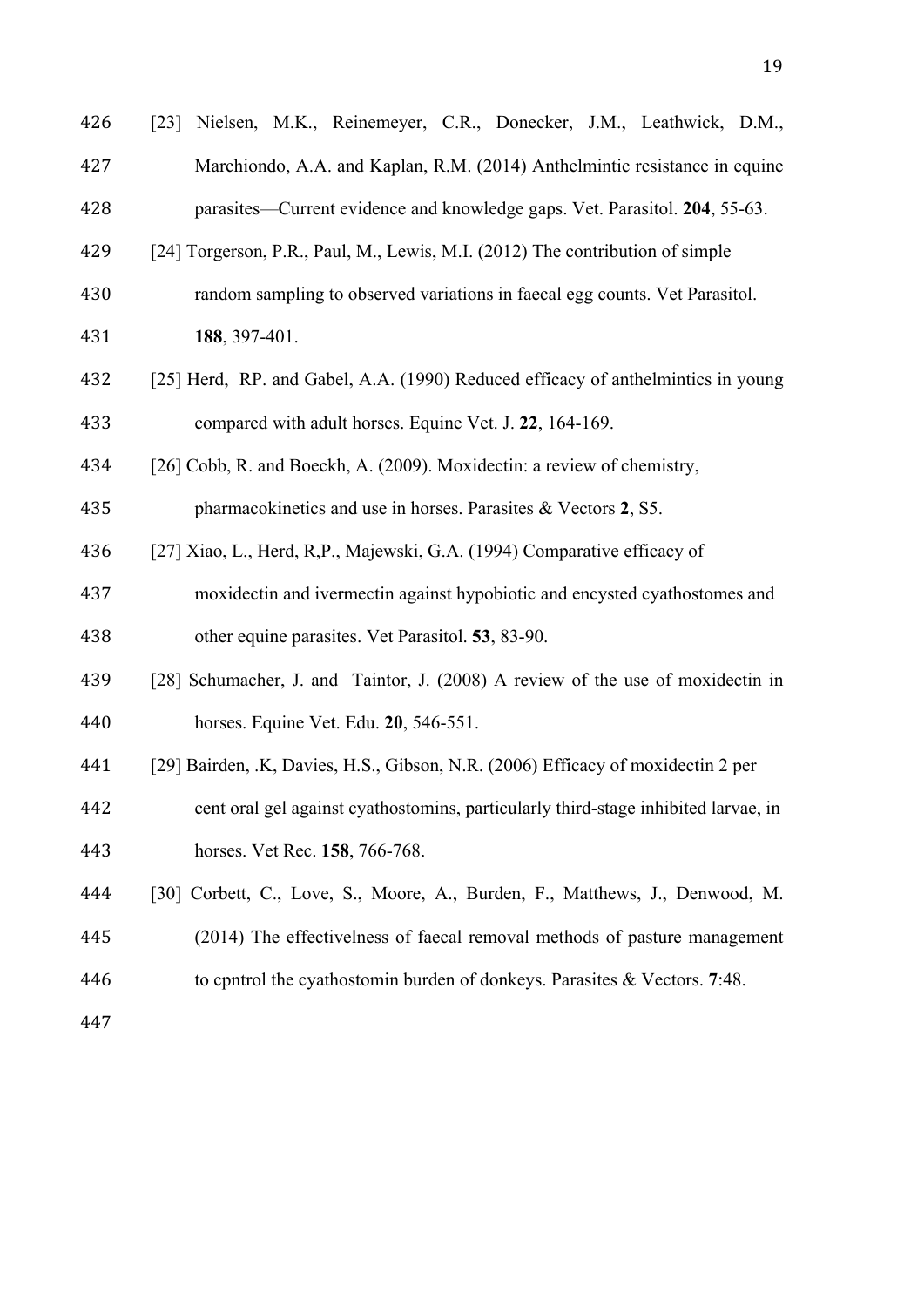# 448 **Tables**

## 449 **Table 1.** Variables included in the initial logistic regression model

|     | Variable                                                                                  | Responses<br>Foal (<2 years), youngster ( $\geq$ 2 and <5 |  |  |  |  |  |
|-----|-------------------------------------------------------------------------------------------|-----------------------------------------------------------|--|--|--|--|--|
|     | Age category                                                                              |                                                           |  |  |  |  |  |
|     |                                                                                           | years), adult ( $\geq$ 5 and < 18 years) and              |  |  |  |  |  |
|     |                                                                                           | geriatric $(\geq 18$ years).                              |  |  |  |  |  |
|     | Last anthelmintic class administered                                                      | IVM, MOX, PYR                                             |  |  |  |  |  |
|     | Time since expected *ERP elapsed                                                          | Weeks                                                     |  |  |  |  |  |
|     | Notes: *Egg reappearance period (ERP); ivermectin (IVM); moxidectin (MOX), pyrantel (PYR) |                                                           |  |  |  |  |  |
|     |                                                                                           |                                                           |  |  |  |  |  |
| 450 |                                                                                           |                                                           |  |  |  |  |  |
|     |                                                                                           |                                                           |  |  |  |  |  |
| 451 |                                                                                           |                                                           |  |  |  |  |  |
|     |                                                                                           |                                                           |  |  |  |  |  |
|     |                                                                                           |                                                           |  |  |  |  |  |
| 452 |                                                                                           |                                                           |  |  |  |  |  |
|     |                                                                                           |                                                           |  |  |  |  |  |
| 453 |                                                                                           |                                                           |  |  |  |  |  |
|     |                                                                                           |                                                           |  |  |  |  |  |
|     |                                                                                           |                                                           |  |  |  |  |  |
| 454 |                                                                                           |                                                           |  |  |  |  |  |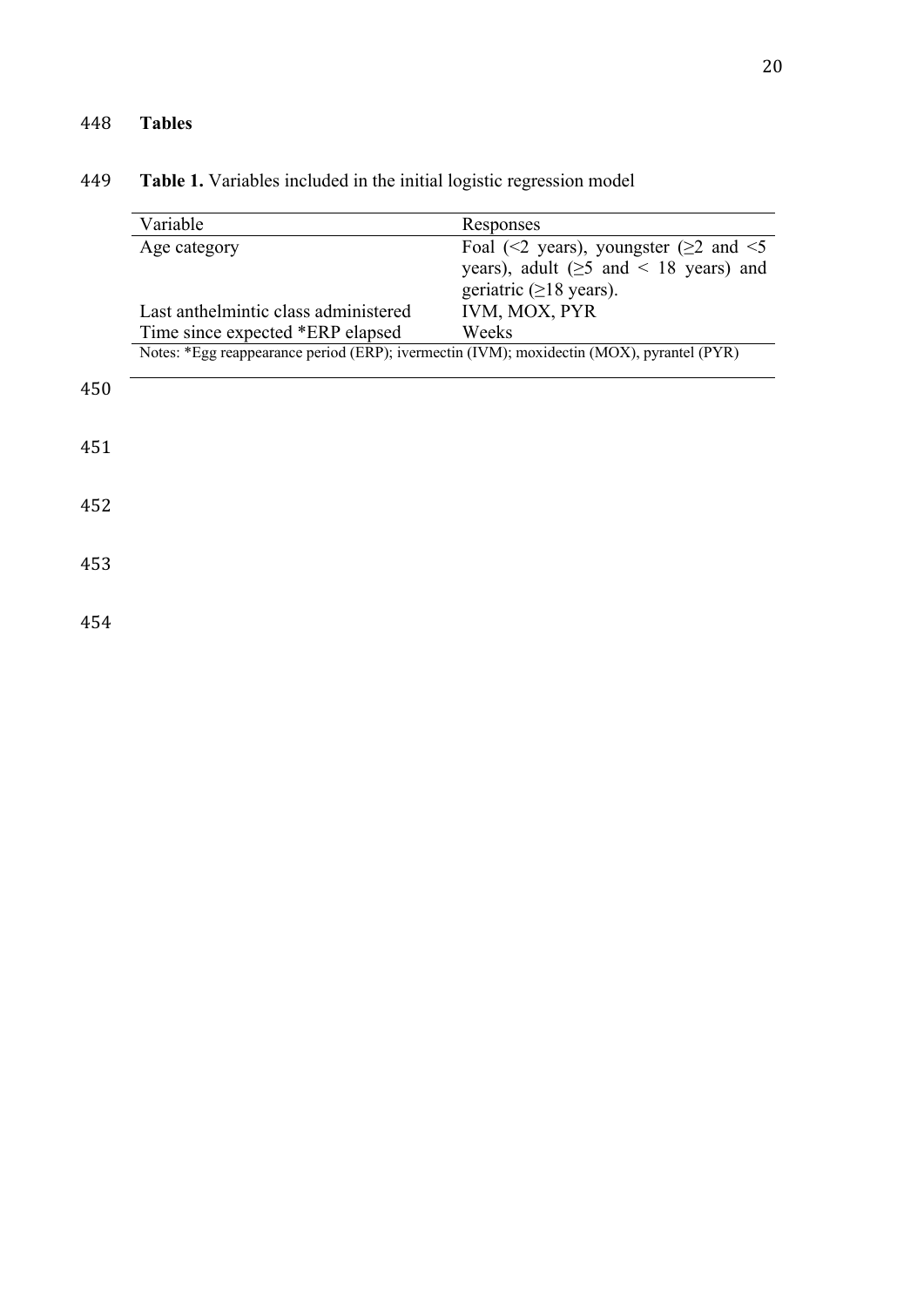455 **Table 2.** Factors significantly affecting the odds of a horse changing egg shedding 456 category (Model 1) and treatment category (Model 2) between sampling occasions S1 457 and S3 as assessed by logistic regression. For each significant variable, the logit 458 coefficient, the standard error (SE), the odds ratio (OR) and associated 95% 459 confidence intervals (CI), and the significance  $(p<0.05)$  are presented.

| Model                                                                                    | Significant | Factor                | Logit       | (SE) | <b>OR</b>       | $\boldsymbol{p}$ |  |  |
|------------------------------------------------------------------------------------------|-------------|-----------------------|-------------|------|-----------------|------------------|--|--|
| $(Fit^1)$                                                                                | variable    |                       | coefficient |      | (95% CI)        | (Wald)           |  |  |
| 1(0.11)                                                                                  |             |                       | 1.44        | 0.27 | Na              | < 0.0001         |  |  |
|                                                                                          | Age         | Youngsters            | 1.20        | 0.55 | 3.3             | 0.02             |  |  |
|                                                                                          |             | $(2-5 \text{ years})$ |             |      | $(1.22 - 8.46)$ | (LRT)            |  |  |
|                                                                                          | Last        |                       |             |      |                 |                  |  |  |
|                                                                                          | treatment   | <b>MOX</b>            | $-1.90$     | 0.31 | 0.15            | < 0.0001         |  |  |
|                                                                                          |             |                       |             |      | $(0.05 - 0.17)$ |                  |  |  |
| 2(0.38)                                                                                  |             |                       | 1.48        | 0.22 | Na              | < 0.0001         |  |  |
|                                                                                          | Age         | Youngsters            | 1.04        | 0.47 | 2.8             | 0.028            |  |  |
|                                                                                          |             | $(2-5 \text{ years})$ |             |      | $(1.1 - 6.3)$   | (LRT)            |  |  |
|                                                                                          | Last        |                       |             |      |                 |                  |  |  |
|                                                                                          | treatment   | <b>MOX</b>            | $-1.89$     | 0.61 | 0.15            | < 0.0001         |  |  |
|                                                                                          |             |                       |             |      | $(0.1 - 0.4)$   |                  |  |  |
| Model fit was assessed using the Hosmer and Lemeshow test. $MOX =$ moxidectin,<br>Notes: |             |                       |             |      |                 |                  |  |  |
| SE=standard error, OR = odds ratio, Na= not applicable; LRT = likelihood ratio test.     |             |                       |             |      |                 |                  |  |  |